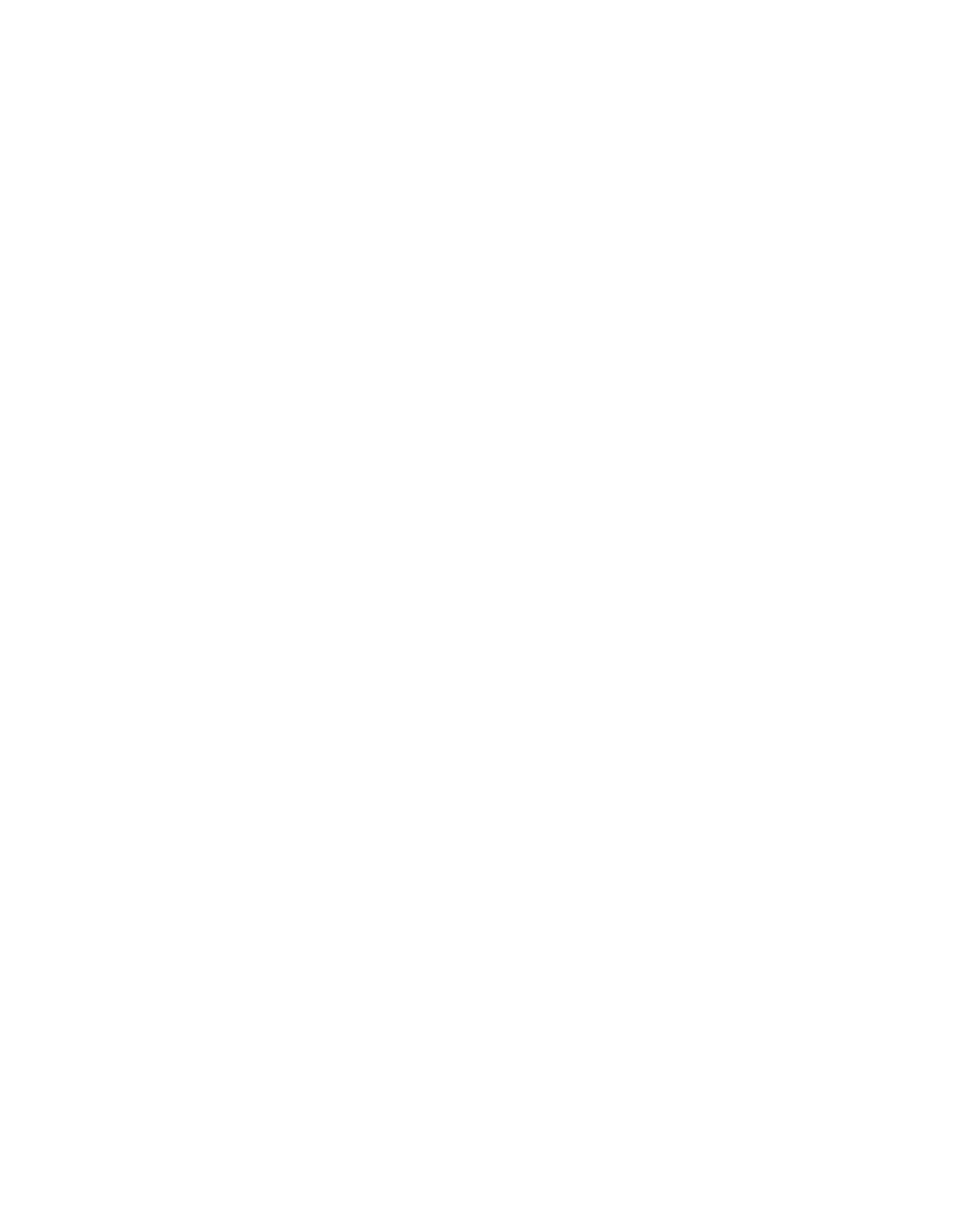# **TABLE OF CONTENTS**

<span id="page-2-0"></span>

| <b>INTRODUCTION AND SUMMARY OF</b>                                                                                                                                                                                  |
|---------------------------------------------------------------------------------------------------------------------------------------------------------------------------------------------------------------------|
|                                                                                                                                                                                                                     |
| THE QUESTION OF WHETHER WAL-<br>$\mathbf{I}$ .<br>MART EMPLOYS A SINGLE SET OF<br><b>CORPORATE WIDE</b><br>DISCRIMINATORY POLICIES IS<br>APPROPRIATELY ADJUDICATED ON                                               |
| $\Pi$ .<br>THE RULES VEST TRIAL JUDGES<br>WITH THE DISCRETION<br>NECESSARY TO ADJUDICATE<br><b>CLASS CLAIMS INVOLVING LARGE</b><br>ENTITIES AND EXERCISE OF THAT<br>DISCRETION SHOULD BE<br>REVIEWED DEFERENTIALLY7 |
|                                                                                                                                                                                                                     |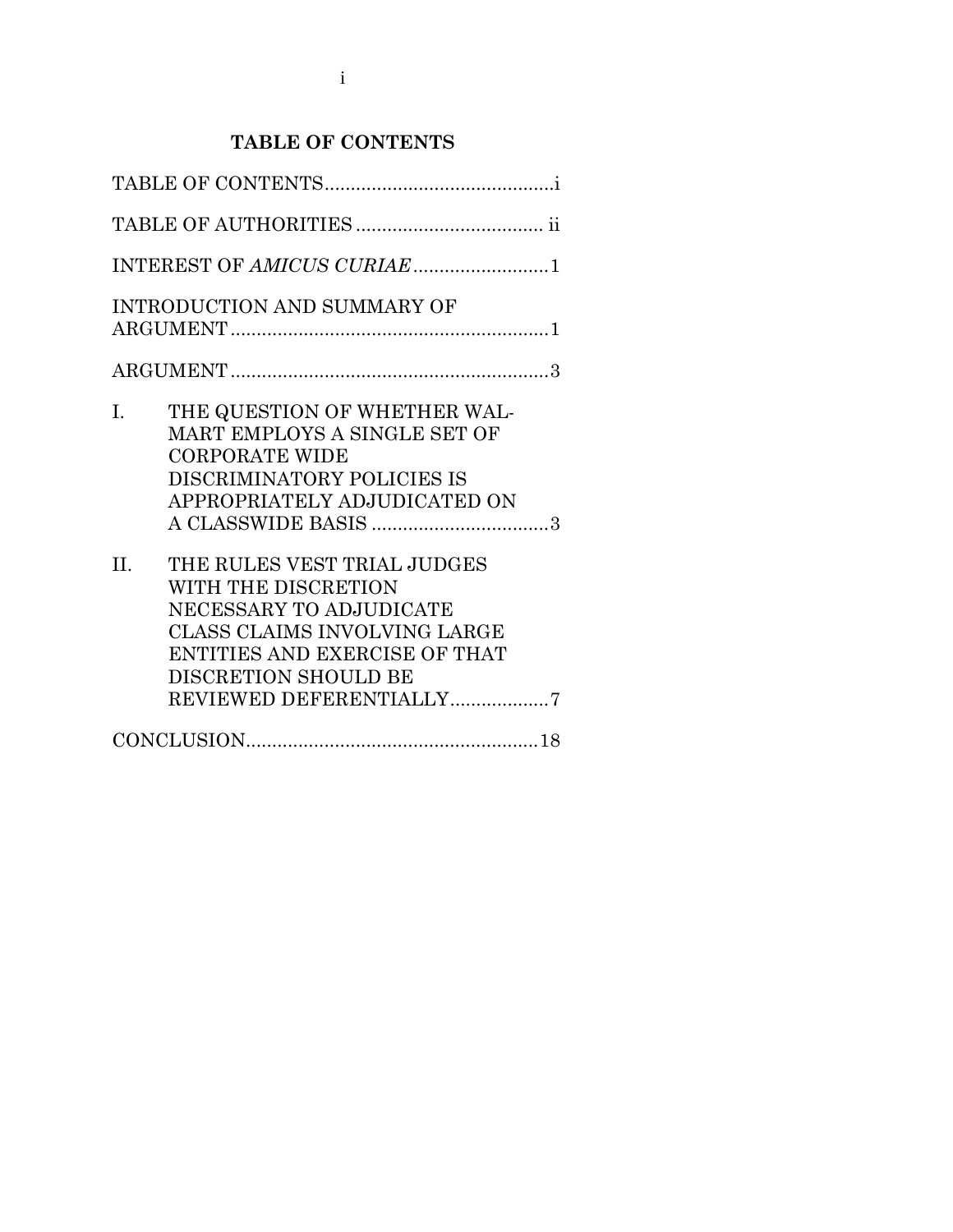# **TABLE OF AUTHORITIES**

## <span id="page-3-0"></span>*Cases*

| Amchem, Inc. v. Windsor, 521 U.S. 591 (1997)                                                       |
|----------------------------------------------------------------------------------------------------|
| Bain Peanut Co. v. Pinson, 282 U.S. 499 (1931)1                                                    |
| Bell v. Farmers Insurance Exchange, 9 Cal.                                                         |
| Brinkerhoff v. Rockwell International Corp., 83                                                    |
|                                                                                                    |
| Carnegie v. Household International, Inc., 376                                                     |
| Coleman v. Estes Express Lines, Inc., 627 F.3d                                                     |
| Cooper v. Federal Reserve Bank of Richmond,<br>467 U.S. 867 (1984)                                 |
| Eisen v. Carlisle & Jacquelin, 417 U.S. 156                                                        |
| Ervin v. OS Restaurant Services, Inc., --- F.3d -<br>--, 2011 WL 135708 (7th Cir. Jan. 18, 2011) 8 |
| General Telephone Company of Southwest v.                                                          |
| Gentry v. Superior Court, 165 P.3d 556 (Cal.                                                       |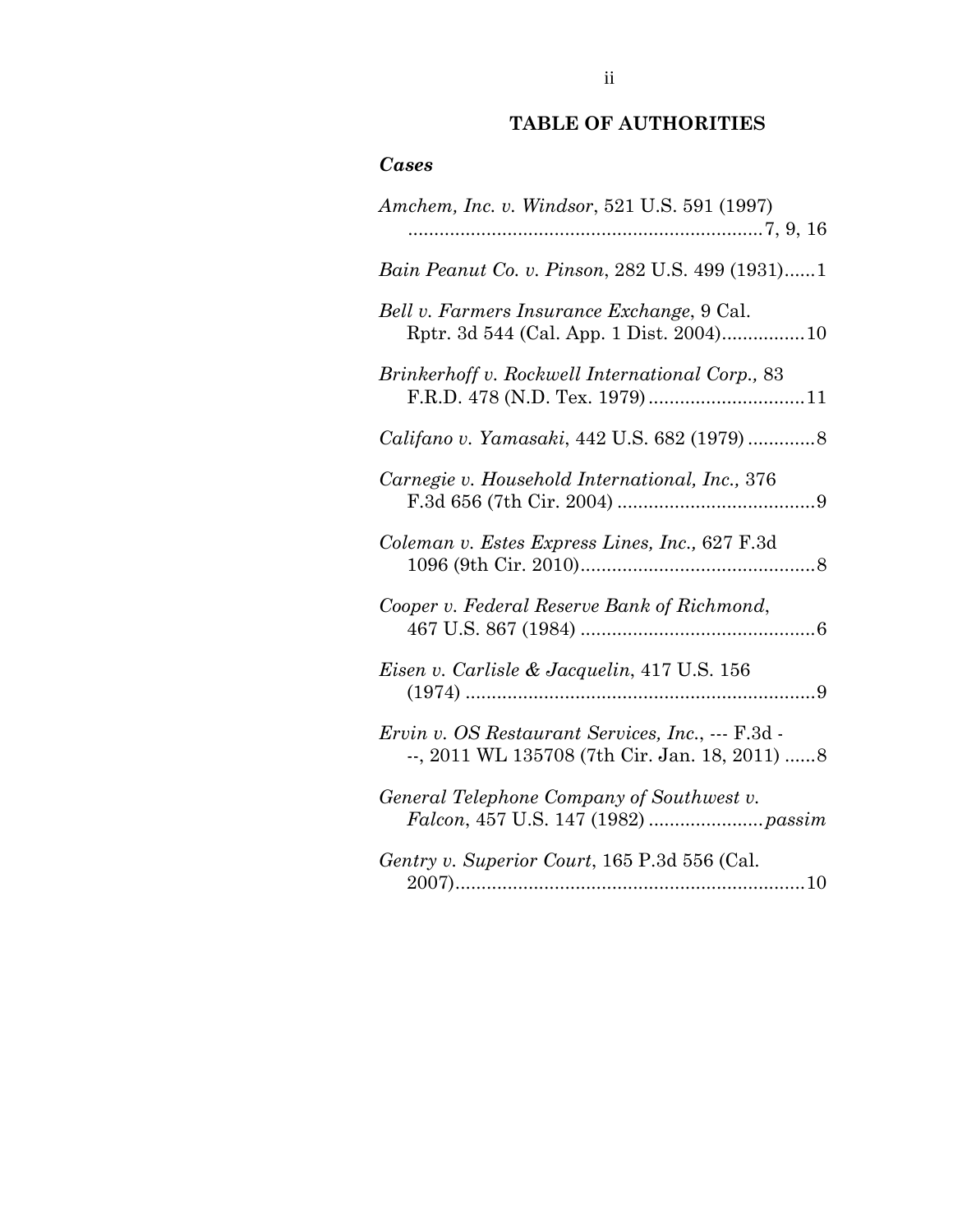| <i>Haynes v. Shoney's, Inc., 1993 WL 19915 (N.D.</i>                           |
|--------------------------------------------------------------------------------|
|                                                                                |
| In re Pet Food Products Liability Litigation,                                  |
|                                                                                |
| Mace v. Van Ru Credit Corp., 109 F.3d 338                                      |
| Maldonado v. Ochsner Clinic Foundation, 493                                    |
| Mitchell v. Robert De Mario Jewelry, Inc., 361                                 |
| Mohawk Industries, Inc. v. Carpenter, 130 S.                                   |
| N.L.R.B. v. Robbins Tire & Rubber Co., 437                                     |
| <i>Reiter v. Sonotone Corp., 442 U.S. 330 (1979) </i> 8                        |
| Schnuerle v. Insight Communications<br>Company, L.P., --- S.W.3d.---, 2010 WL  |
| Scott v. Aetna Services, Inc., 210 F.R.D. 261                                  |
| Simon v. Philip Morris Inc., 200 F.R.D. 21                                     |
| Smellie v. Mount Sinai Hospital, 2004 WL<br>2725124 (S.D.N.Y. Nov. 29, 2004)11 |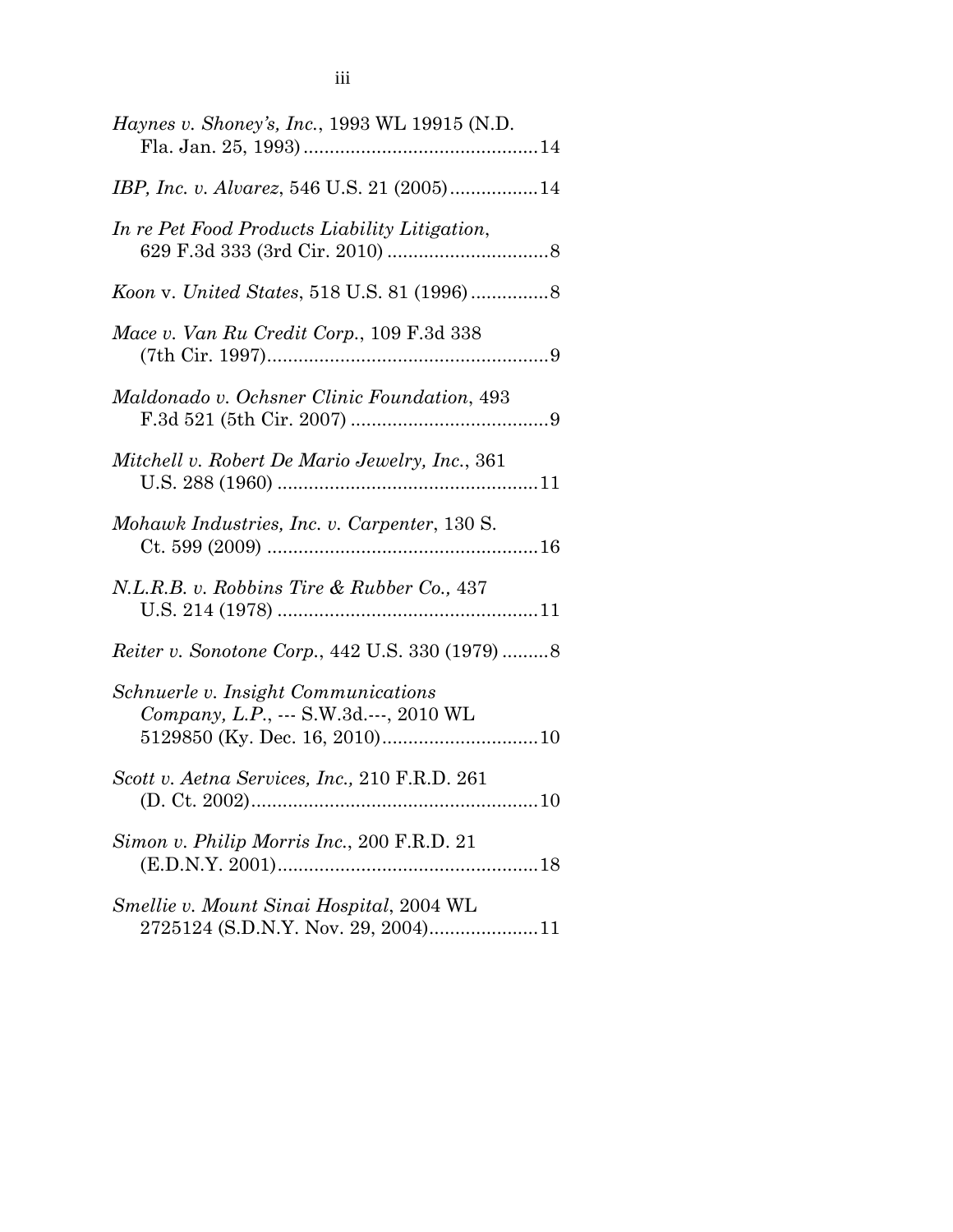| Velez v. Novartis Pharmaceuticals Corp., 2010<br>WL 4877852 (S.D.N.Y. Nov. 30, 2010)13                                                                                                                                                                                                                                                                                             |  |  |
|------------------------------------------------------------------------------------------------------------------------------------------------------------------------------------------------------------------------------------------------------------------------------------------------------------------------------------------------------------------------------------|--|--|
| <b>Other Authorities</b>                                                                                                                                                                                                                                                                                                                                                           |  |  |
| AggData, Complete List of Fortune 500/1000<br>Companies 1955-2010 (Aug. 2010),<br>http://www.aggdata.com/business/fortune_5                                                                                                                                                                                                                                                        |  |  |
| Blumberg, Phillip I., The Corporate Entity In<br>An Era Of Multinational Corporations, 15                                                                                                                                                                                                                                                                                          |  |  |
| Current Dollar and "Real" Gross Domestic<br>Product, U.S. Bureau of Economic<br>Analysis,<br>http://www.bea.gov/national/xls/gdplev.xls12                                                                                                                                                                                                                                          |  |  |
| Economic Census, United States Census<br>Bureau,<br>http://www.census.gov/history/www/progra<br>ms/economic/economic_census.htm 12                                                                                                                                                                                                                                                 |  |  |
| Empirical Research Panel Part II, Overview of<br>Satisfaction or Dissatisfaction With the<br>Current System and Suggestions For<br>Change Raised By The Data (2010),<br>http://civilconference.uscourts.gov/LotusQu<br>ickr/dcc/Main.nsf/\$defaultview/51AF4213B<br>F9DE479852577310065B7D5/\$File/Empiri<br>cal%20Research%20Panel%2C%20Executiv<br>e%20Summary.pdf?OpenElement18 |  |  |
| Federal Judicial Center, 2003-2004 District<br>Court Case-Weighting Study, New 2004<br>District Court Case Weights (2005)15                                                                                                                                                                                                                                                        |  |  |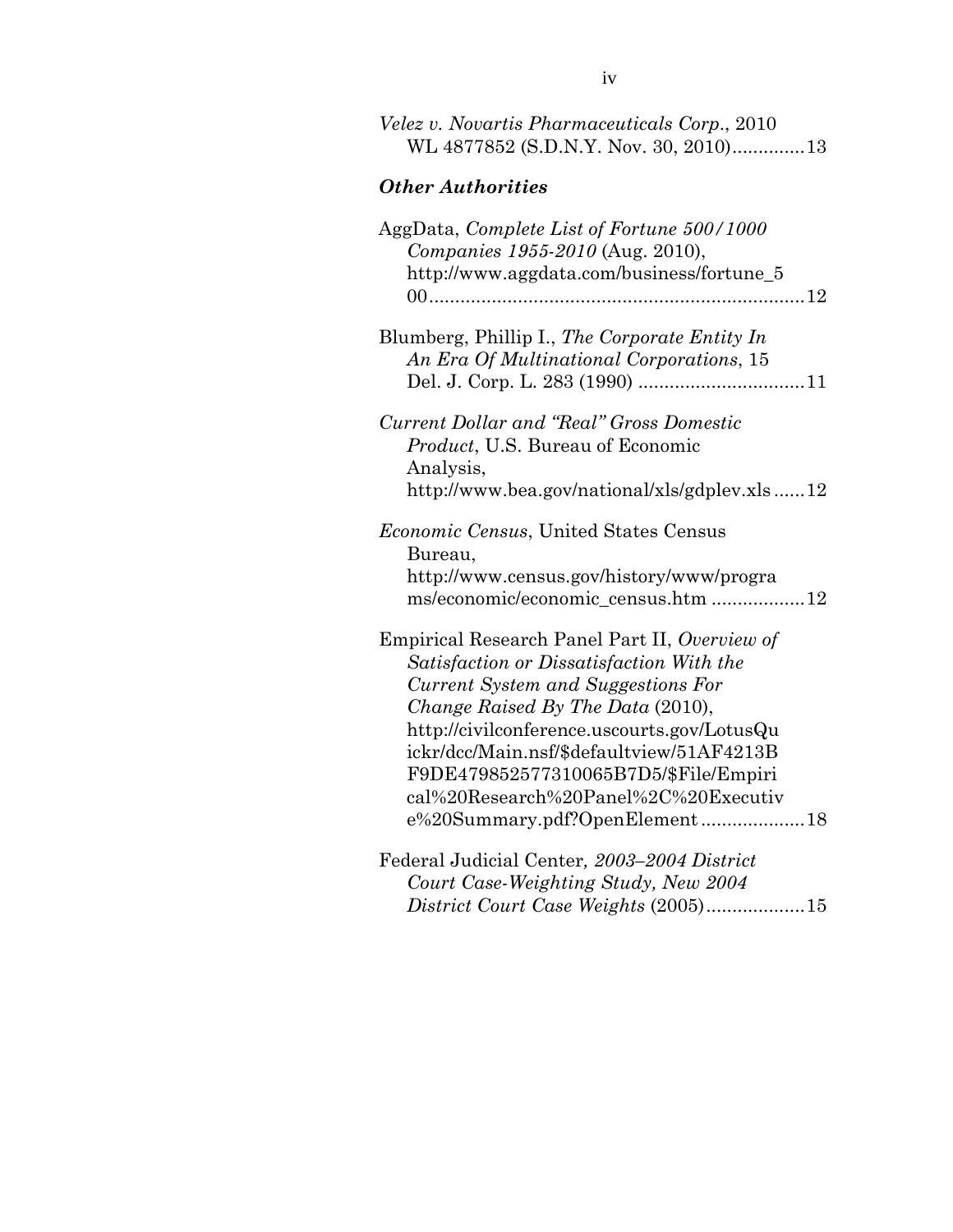| Fortune Global 500: Novarits, CNN Money,<br>http://money.cnn.com/magazines/fortune/gl<br>obal500/2007/snapshots/6799.html13                                                                                                                                                                                                                                                                                                        |
|------------------------------------------------------------------------------------------------------------------------------------------------------------------------------------------------------------------------------------------------------------------------------------------------------------------------------------------------------------------------------------------------------------------------------------|
| Gensler, Steven S., Judicial Case<br>Management: Caught in the Cross-Fire<br>(2010),<br>http://civilconference.uscourts.gov/LotusQu<br>ickr/dcc/Main.nsf/\$defaultview/9F4D94E0D<br>4B13E9285257713004A5AE3/\$File/Steven<br>%20S.%20Gensler%2C%20Caught%20in%2<br>0the%20Cross-Fire.pdf?OpenElement17                                                                                                                             |
| Lawyers for Civil Justice, et al., Litigation<br>Cost Survey of Major Companies, For<br>Presentation to <i>Committee on Rules of</i><br>Practice and Procedure Judicial Conference<br>of the United States (May 2010),<br>http://civilconference.uscourts.gov/LotusQu<br>ickr/dcc/Main.nsf/\$defaultview/33A2682A2<br>D4EF700852577190060E4B5/\$File/Litigati<br>on%20Cost%20Survey%20of%20Major%20<br>Companies.pdf?OpenElement15 |
| Lawyers for Civil Justice, et al., Reshaping the<br>Rules of Civil Procedure for the 21st<br>Century: The Need for Clear, Concise, and<br>Meaningful Amendments to Key Rules of<br>Civil Procedure (May 2010),<br>http://civilconference.uscourts.gov/LotusQu<br>ickr/dcc/Main.nsf/\$defaultview/888E977DF<br>E7B173A8525771B007B6EB5/\$File/Resha<br>ping%20the%20Rules%20for%20the%2021<br>st%20Century.pdf?OpenElement17        |
| Lee III, Emery G. & Willging, Thomas E.,                                                                                                                                                                                                                                                                                                                                                                                           |

*Litigation Costs in Civil Cases:*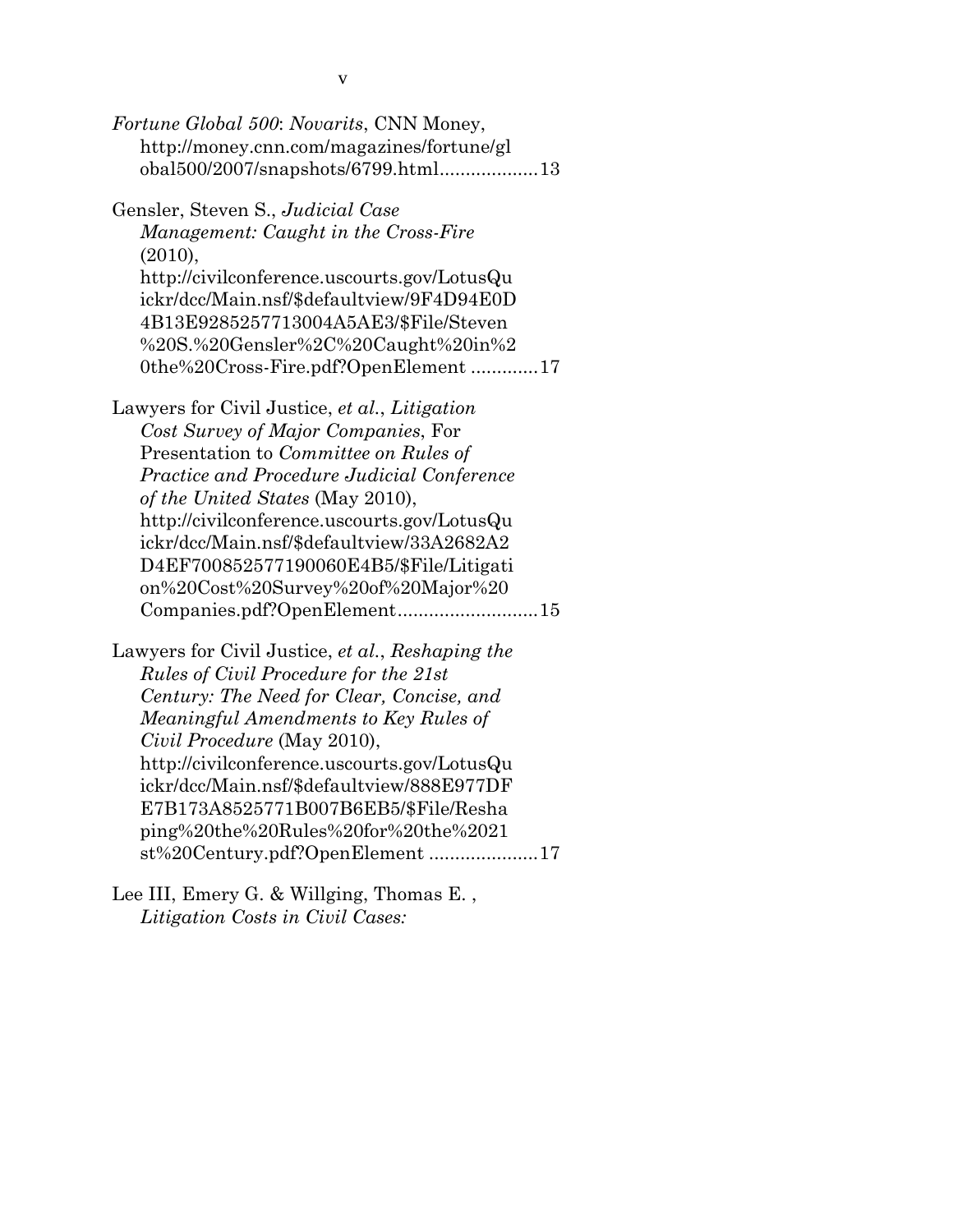| Multivariate Analysis, Report to the              |
|---------------------------------------------------|
| Judicial Conference Advisory Committee on         |
| Civil Rules (Federal Judicial Center Mar.         |
| 2010),                                            |
| http://www.fjc.gov/public/pdf.nsf/lookup/cos      |
|                                                   |
| tciv1.pdf/\$file/costciv1.pdf14                   |
| Lee, III, Emery G. & Willging, Thomas E.,         |
|                                                   |
| National Case-Based Civil Rules Survey,           |
| Preliminary Report to the Federal Judicial        |
| Conference Advisory Committee on Civil            |
| <i>Rules</i> (Federal Judicial Center Oct. 2009), |
| http://www.fjc.gov/public/pdf.nsf/lookup/dis      |
| surv1.pdf/\$file/dissurv1.pdf 14                  |
|                                                   |
| Levit, Nancy, Megacases, Diversity, And The       |
| Elusive Goal Of Workplace Reform, 49 B.C.         |
|                                                   |
|                                                   |
| McIntyre, Douglas A., America's Biggest           |
| Companies, Then and Now (1955 to 2010),           |
| Wall St. 24/7, Sept. 21, 2010,                    |
| http://247wallst.com/2010/09/21/americas-         |
| biggest-companies-then-and-now-1955-to-           |
|                                                   |
|                                                   |
| Nagareda, Richard, 1938 All Over Again? Pre-      |
| Trial As Trial In Complex Litigation (May         |
| 2010),                                            |
|                                                   |
| http://civilconference.uscourts.gov/LotusQu       |
| ickr/dcc/Main.nsf/\$defaultview/ED61ECFA          |
| 8257D3198525770E004D2B11/\$File/Richar            |
| d%20Nagareda%2C%201938%20All%20Ov                 |
| er%20Again.pdf?OpenElement16                      |
|                                                   |
| Pop Culture: 1800, United States Census           |
| Bureau,                                           |
| http://www.census.gov/history/www/throug          |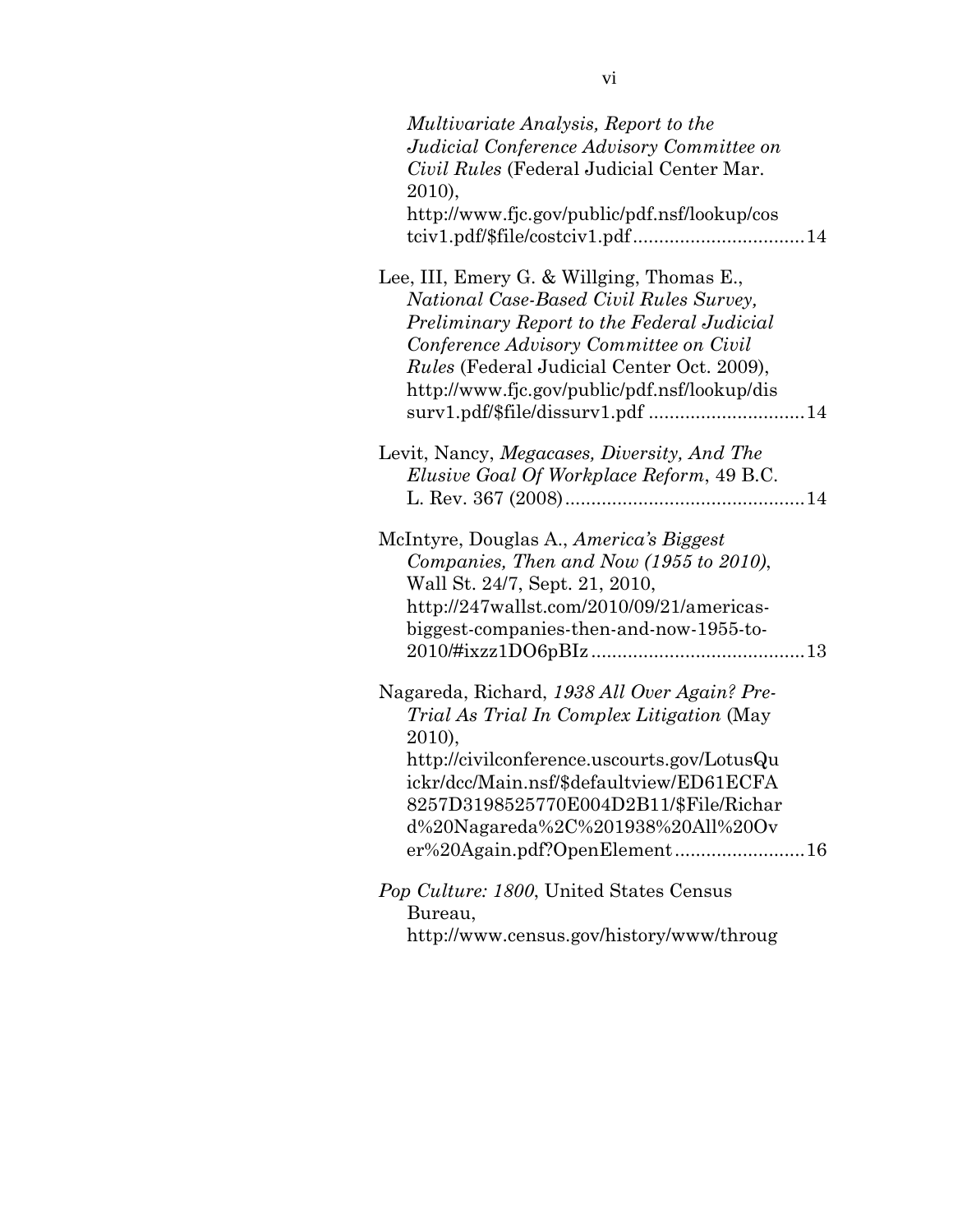| h_the_decades/fast_facts/1800_fast_facts.ht                                                                                                                                                                         |
|---------------------------------------------------------------------------------------------------------------------------------------------------------------------------------------------------------------------|
| Pop Culture: 2000, United States Census<br>Bureau,<br>http://www.census.gov/history/www/throug<br>h_the_decades/fast_facts/2000_new.html12                                                                          |
| Report of the Advisory Committee on Civil<br>Rules to the Chief Justice of the United                                                                                                                               |
| Statistics about Business Size (including<br>Small Business), United States Census<br>Bureau,<br>http://www.census.gov/epcd/www/smallbus.                                                                           |
| The Pew Research Center for the People &<br>The Press, Wal-Mart a Good Place to Shop<br>But Some Critics Too (Dec. 2005),<br>http://people-press.org/report/265/wal-<br>mart-a-good-place-to-shop-but-some-critics- |
| Third Circuit Task Force Report, Selection of                                                                                                                                                                       |
| U.S. and World Population Clock, United<br>States Census Bureau (Feb. 25, 2011, 11:00<br>am),<br>http://www.census.gov/main/www/popclock.                                                                           |
| <b>Rules</b>                                                                                                                                                                                                        |

|--|--|--|--|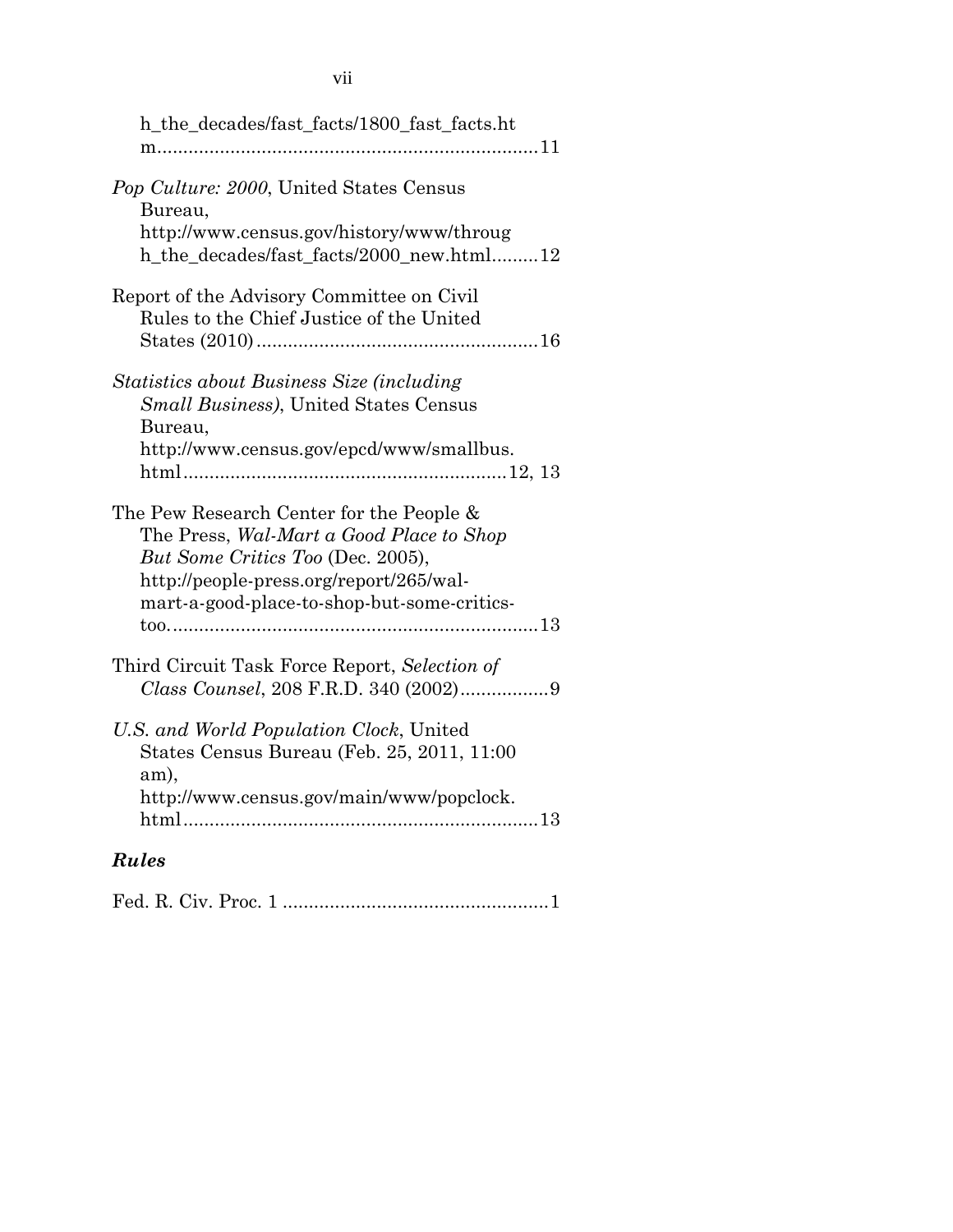Fed. R. Civ. Proc. 23 .......................................*passim*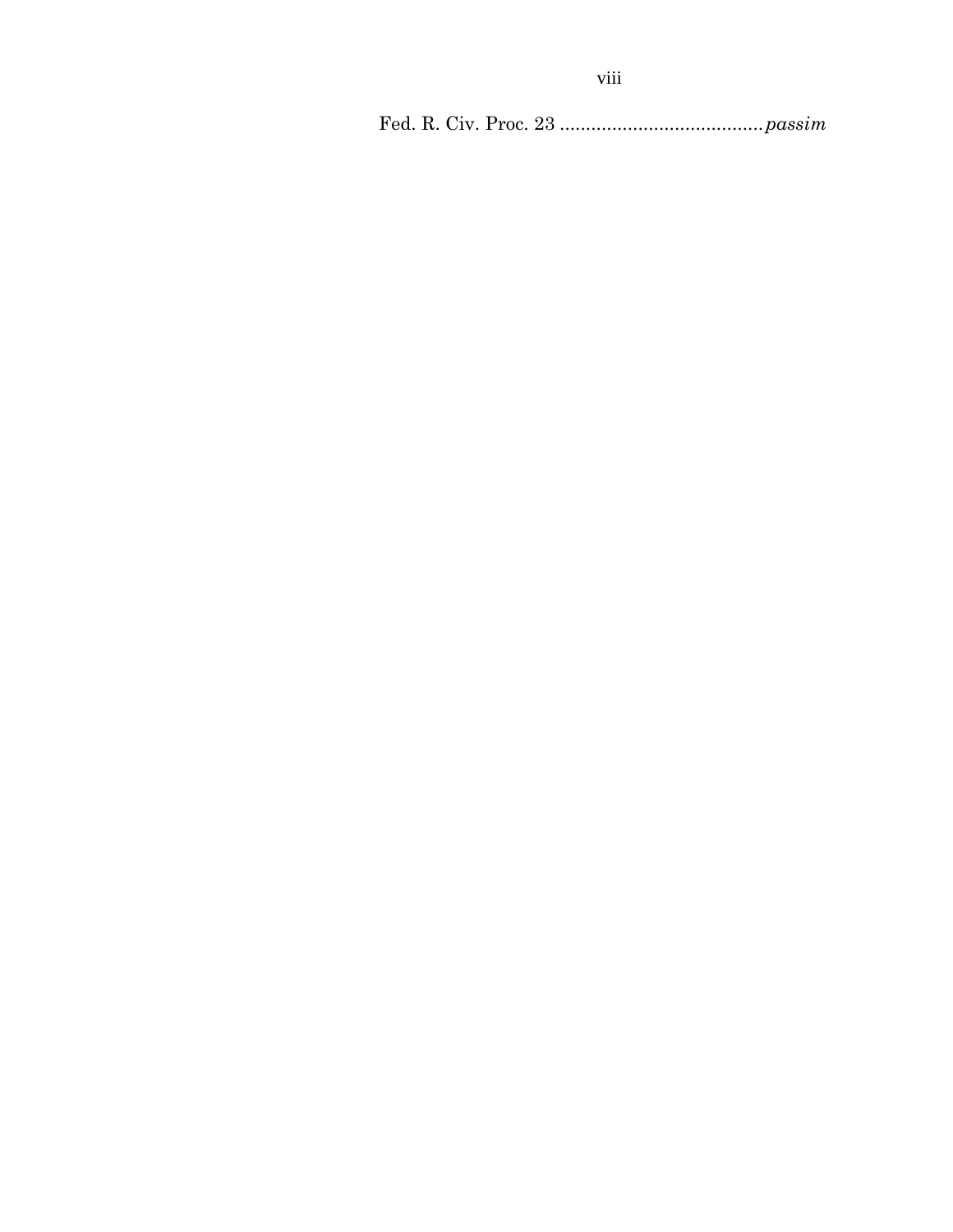### **INTEREST OF** *AMICUS CURIAE*[1](#page-10-2)

<span id="page-10-0"></span>The American Association for Justice ("AAJ") respectfully submits this brief as *amicus curiae*. AAJ is a voluntary national bar association whose members represent plaintiffs in civil actions. AAJ has participated as *amicus curiae* before this Court in dozens of cases of importance to AAJ members and to the public. AAJ members routinely represent large numbers of persons in federal courts, including in class actions in general and in civil rights class actions in particular. AAJ members have an abiding interest in the interpretation of the Federal Rules of Civil Procedure and participate in the rulemaking processes of the Judicial Conference.

### **INTRODUCTION AND SUMMARY OF ARGUMENT**

<span id="page-10-1"></span>Like government in general, the Federal Rules of Civil Procedure, and in particular Rule 23, need "a little play in the joints"<sup>[2](#page-10-3)</sup> if they are to meet the needs of modern litigation. That flexibility is built into the rules, with Rule 1 admonishing that they be construed to provide "just, speedy, and inexpensive" adjudications, and is reflected in the deference trial

<span id="page-10-2"></span> <sup>1</sup> Letters of consent from the parties have been filed with the Clerk of Court. Pursuant to Rule 37.6, *amicus curiae* states that no counsel for a party authored any part of this brief in whole or in part, and no counsel or party made a monetary contribution intended to fund the preparation or submission of this brief.

<span id="page-10-3"></span><sup>2 &</sup>quot;We must remember that the machinery of government would not work if it were not allowed a little play in its joints." *Bain Peanut Co. v. Pinson*, 282 U.S. 499, 501 (1931). (Holmes, J., for the court)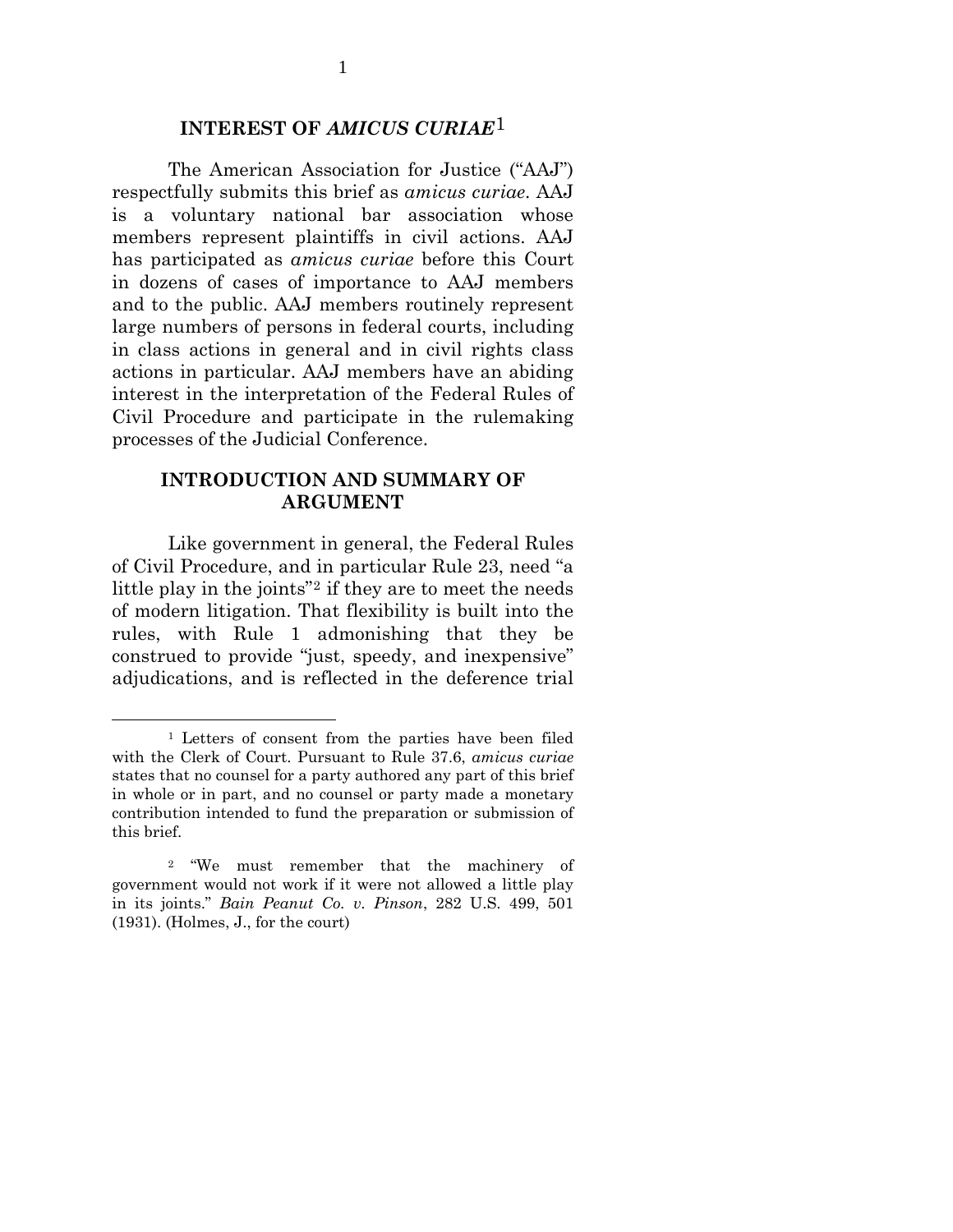courts traditionally have been accorded in administering class actions. This court should assure that trial judges have the breathing room they need to make the system work.

No issue of Wal-Mart's liability is before the court. Wal-Mart conflates questions of whether it is liable with questions about how it is appropriate to adjudicate whether it is liable. This Court was clear in *General Telephone Co. of Southwest v. Falcon* that those inquiries are distinct. They must remain so.

The questions presented deal with how to adjudicate whether Wal-Mart is liable. The question certified for class adjudication is whether Wal-Mart's behavior—not the behavior of particular agents in particular locations—violates substantive law. Wal-Mart repeatedly refers to its size and de-centralized decisionmaking as reasons why *none* of plaintiffs' allegations can be adjudicated in one proceeding. But as big as Wal-Mart is, it is one entity, responsible for the actions of its collective parts. The allegations before the court are not, as Wal-Mart apparently wishes they were, that the fingers and toes of a juridical person misbehaved; they are that the juridical person, itself, misbehaved. Establishing, on a classwide basis, whether Wal-Mart acted in one discriminatory manner is a speedier, less expensive, and more just way to adjudicate the issue than determining that question in 500,000 individual adjudications, which would be cost-prohibitive and effectively exculpatory. If the civil justice system is to perform its constitutional role of providing quiescence by resolving disputes peaceably, the size and complexity of a juridical person cannot preclude adjudicating claims that it behaved badly.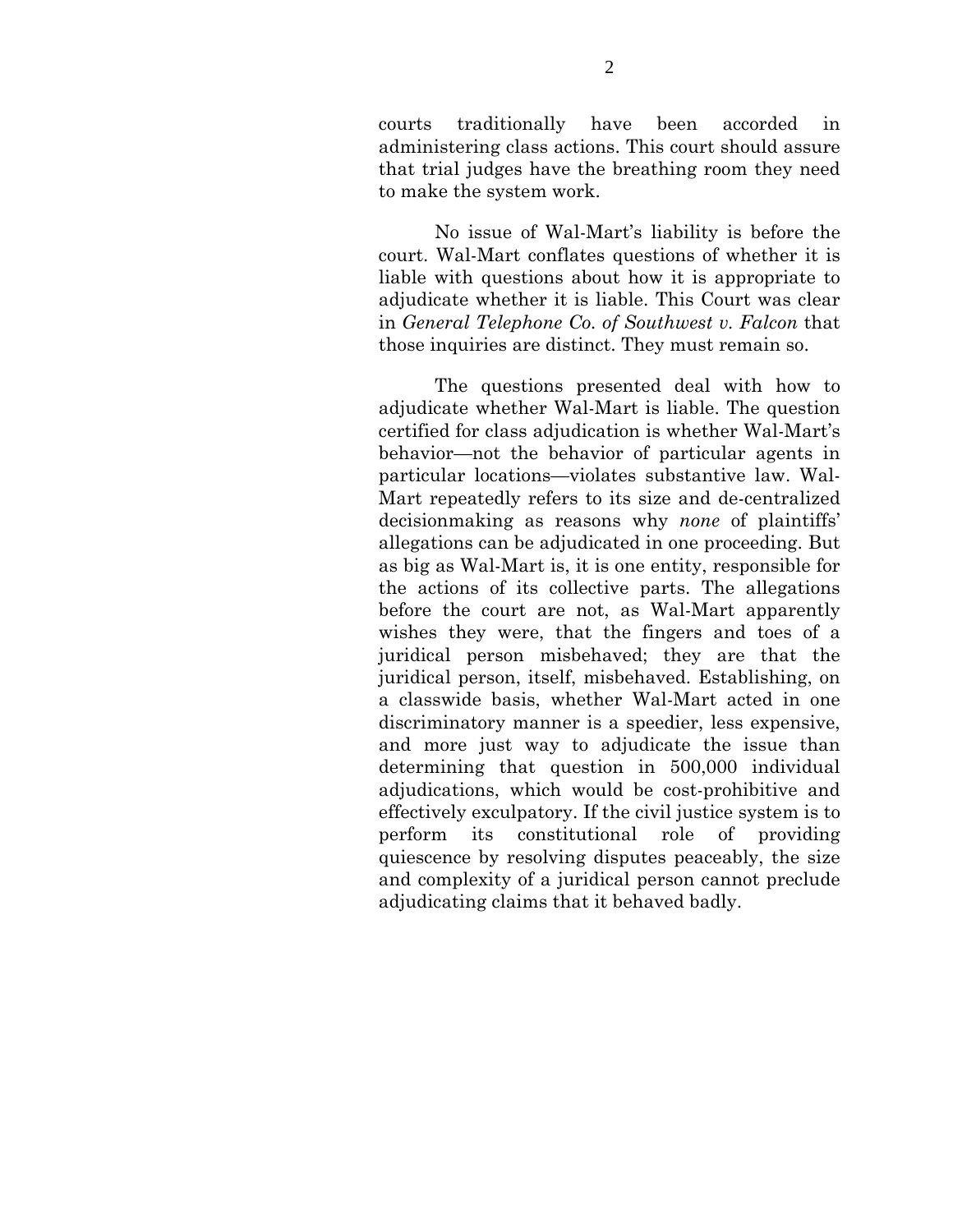Rule 23 traditionally has been interpreted to afford trial courts great flexibility in deciding whether and how to adjudicate claims on a classwide basis. That kind of flexibility recently has been endorsed by bench, bar, and the academy as a key factor in successful administration of the rules in general. The Advisory Committee on Civil Rules last year undertook a major retrospective on the rules. One clear lesson is that informed judges need great discretion to administer cases like this one. This Court should be slow to interfere, at this preliminary stage of adjudication, with the considered rulings of a trial judge charged with overseeing this litigation. The class certification here is a reasoned response to a knotty problem of providing justice to both a large entity assertedly guilty of misconduct and the large number of persons who make the assertion.

#### **ARGUMENT**

## <span id="page-12-1"></span><span id="page-12-0"></span>**I. THE QUESTION OF WHETHER WAL-MART EMPLOYS A SINGLE SET OF CORPORATE WIDE DISCRIMINATORY POLICIES IS APPROPRIATELY ADJUDICATED ON A CLASSWIDE BASIS**

The lower courts endorsed determining, on a classwide basis, "whether Wal-Mart's female employees nationwide were subjected to a *single set of corporate policies* (not merely a number of independent discriminatory acts)" that discriminated against them. Pet. App. 78a (emphasis in original). That question is singularly appropriate for class adjudication, resolving a dispute about whether one entity employs one policy that affects all employees in a prohibited manner.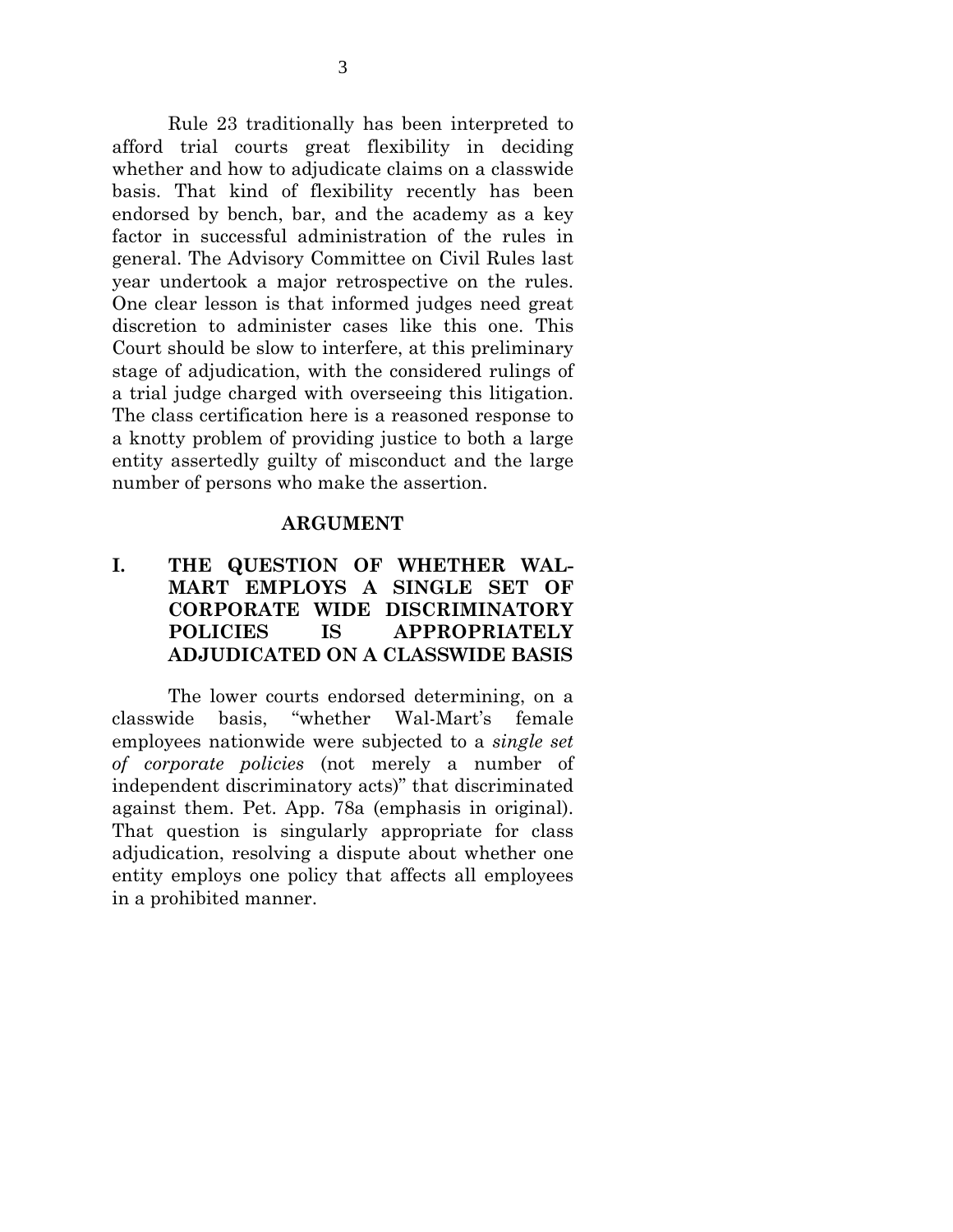Wal-Mart colorfully asserts that evidence supporting this determination does not bridge the "*Falcon* gap," noting that this court's decision in *General Telephone Co. of Southwest v. Falcon*, 457 U.S. 147 (1982) held:

> that a plaintiff can potentially bridge the gap between individual and representative claims, and secure authorization to proceed on behalf of absent persons, by adducing "[s]ignificant proof that an employer operated under a general policy of discrimination" that was implemented through "entirely subjective decisionmaking processes" in a manner that affected all class members. *Falcon*, 457 U.S. at 159 n.15.

Pet'r's Br. 19. That is not quite an accurate description of either the particular statement or the overall rationale in *Falcon*. Material elided from the statement is telling. The complete language is:

> Significant proof that an employer operated under a general policy of discrimination conceivably could justify a class *of both applicants and employees* if the discrimination manifested itself in hiring and promotion practices in the same general fashion, *such as* through entirely subjective decisionmaking processes.

*Falcon*, 457 U.S. at 159 n.15 (emphases added).

The elided language illustrates two key points. First, subjective decisionmaking is merely an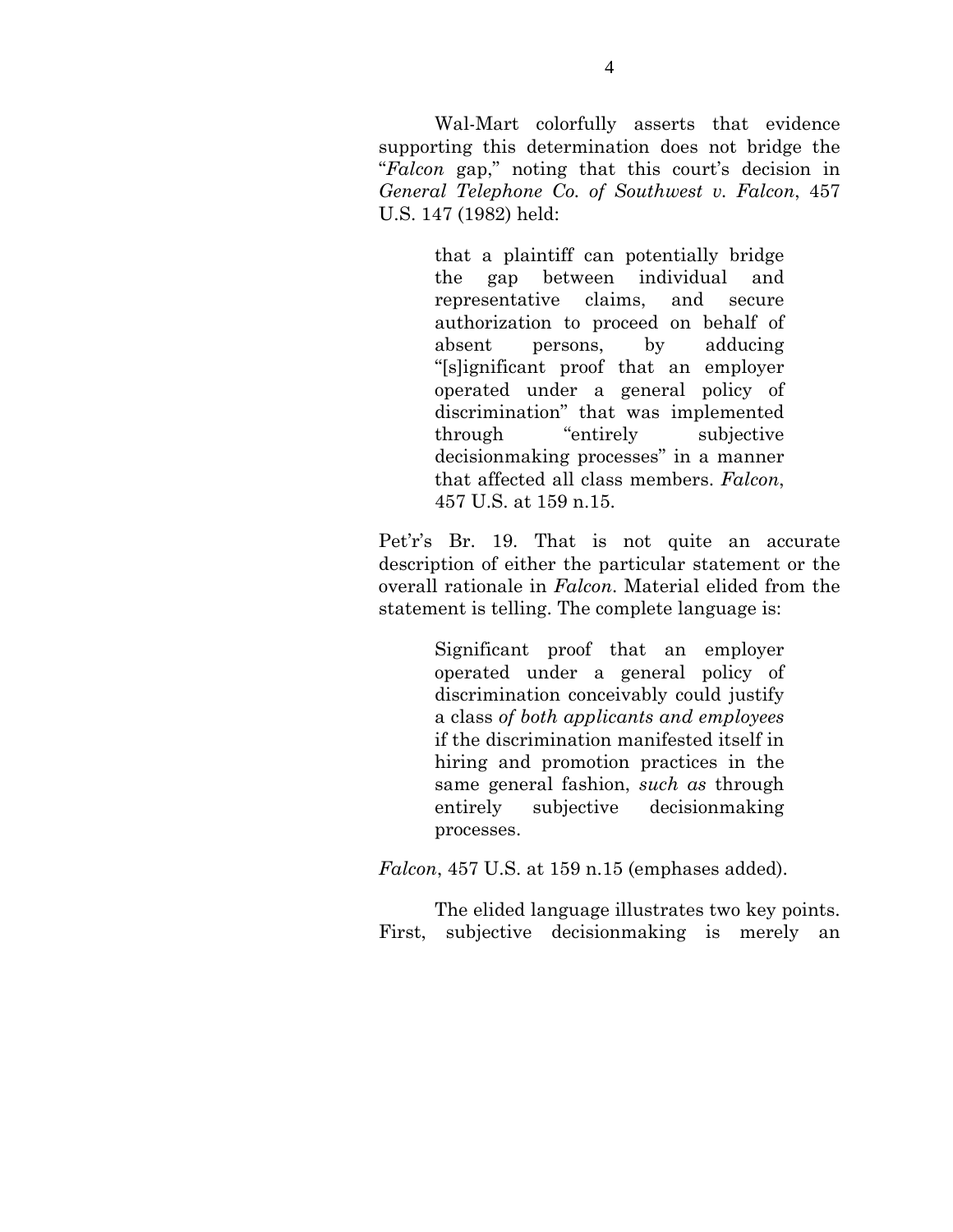example of one way a "general policy" of discrimination can be manifested, not a limitation on how it might be manifested. It certainly is not the evidentiary requirement Wal-Mart attempts to make it. Second, the Court is addressing primarily substantive law, and not standards under Rule 23. The elided language makes clear that the statement addresses the question on which certiorari was granted: "whether the class action was properly maintained on behalf of both employees who were denied promotion and applicants who were denied employment." *Id*. at 155. The sentence to which the footnote is appended reads: "We find nothing *in the statute* to indicate that Congress intended to authorize such a wholesale expansion of class-action litigation." *Id*. at 159 (emphasis added). *Falcon* finds, as a matter of substantive law, that the claim of an employee denied promotion is different from the claim of a person denied employment. That is the *Falcon* "gap":

> Conceptually, there is a wide gap between (a) an individual's claim that he has been denied a promotion on discriminatory grounds, and his otherwise unsupported allegation that the company has a policy of discrimination, and (b) the existence of a class of persons who have suffered the same injury as that individual, such that the individual's claim and the class claims will share common questions of law or fact and that the individual's claim will be typical of the class claims.

*Id*. at 157.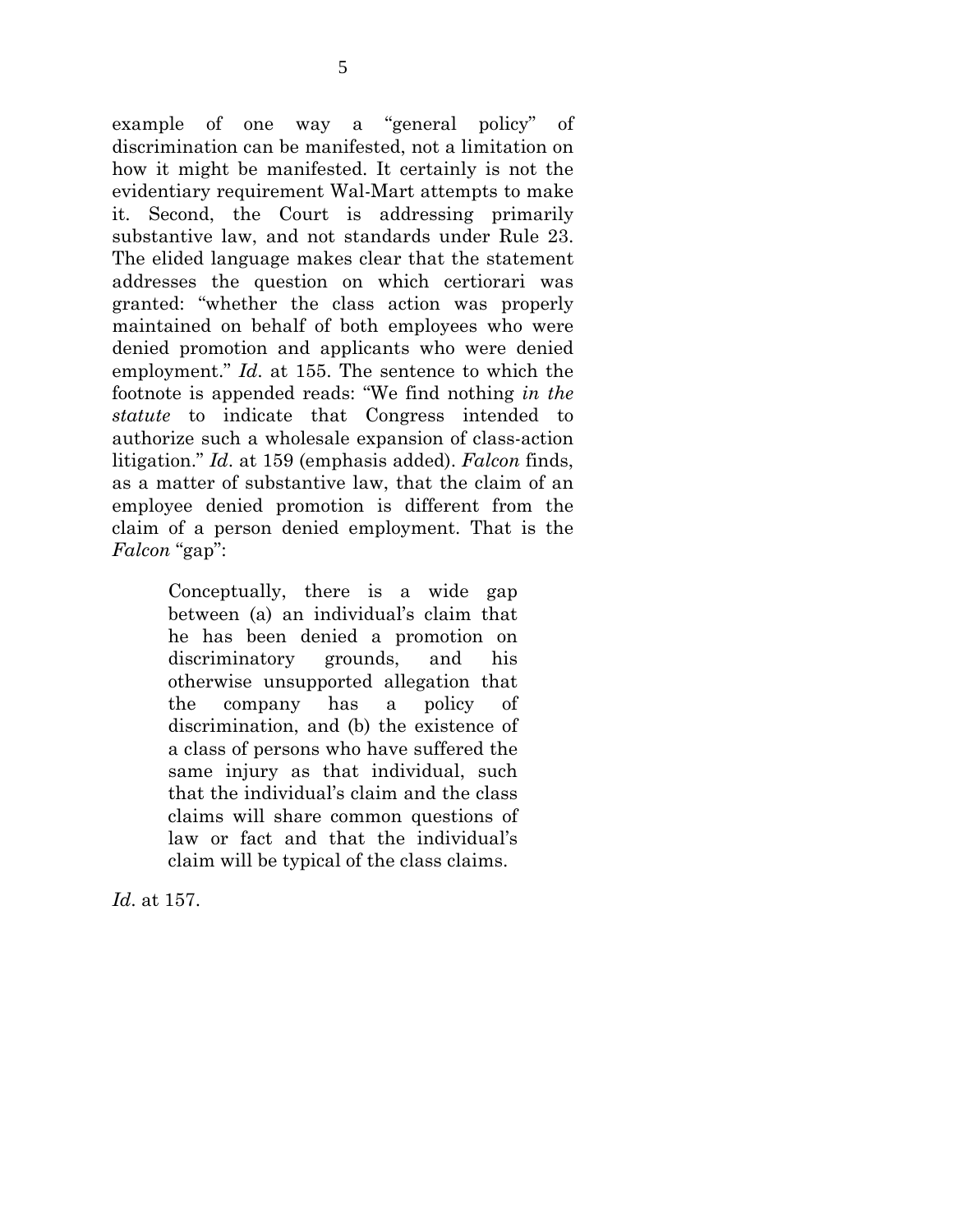The Court holds that, for purposes of Rule 23, the claim of denied promotion is not typical of the claim of denied employment *unless* "the discrimination manifested itself in hiring and promotion practices in the same general fashion." *Id.* at 159 n.15. *See Cooper v. Fed. Res. Bank of Richmond*, 467 U.S. 867, 877 (1984) ("Falcon thus holds that the existence of a valid individual claim does not necessarily warrant the conclusion that the individual plaintiff may successfully maintain a class action.")

The court's "significant proof" statement was speculation about what might be required to establish how present employees might show that their claims were typical of, and had commonality with, persons denied employment. That issue is not present in this case, as persons denied employment are not part of the class certified here.[3](#page-15-0) The Court made clear that "significant proof" is not a generally applicable evidentiary requirement for class certification: "Sometimes the issues are plain enough from the pleadings to determine whether the interests of the absent parties are fairly encompassed within the named plaintiff's claim, and sometimes it may be necessary for the court to probe behind the pleadings before coming to rest on the certification question." *Falcon*, at 160. The court made no specific evidentiary demand of the lower courts. Reversal was based on a methodological failure, not an evidentiary one, the district court's "failure to evaluate carefully the legitimacy of the named plaintiff's *plea* that he is a proper class

<span id="page-15-0"></span> <sup>3</sup> The Ninth Circuit remanded for consideration of whether former employees at the time the complaint was filed could be certified in a 23b(3) class. Pet. App. 118a.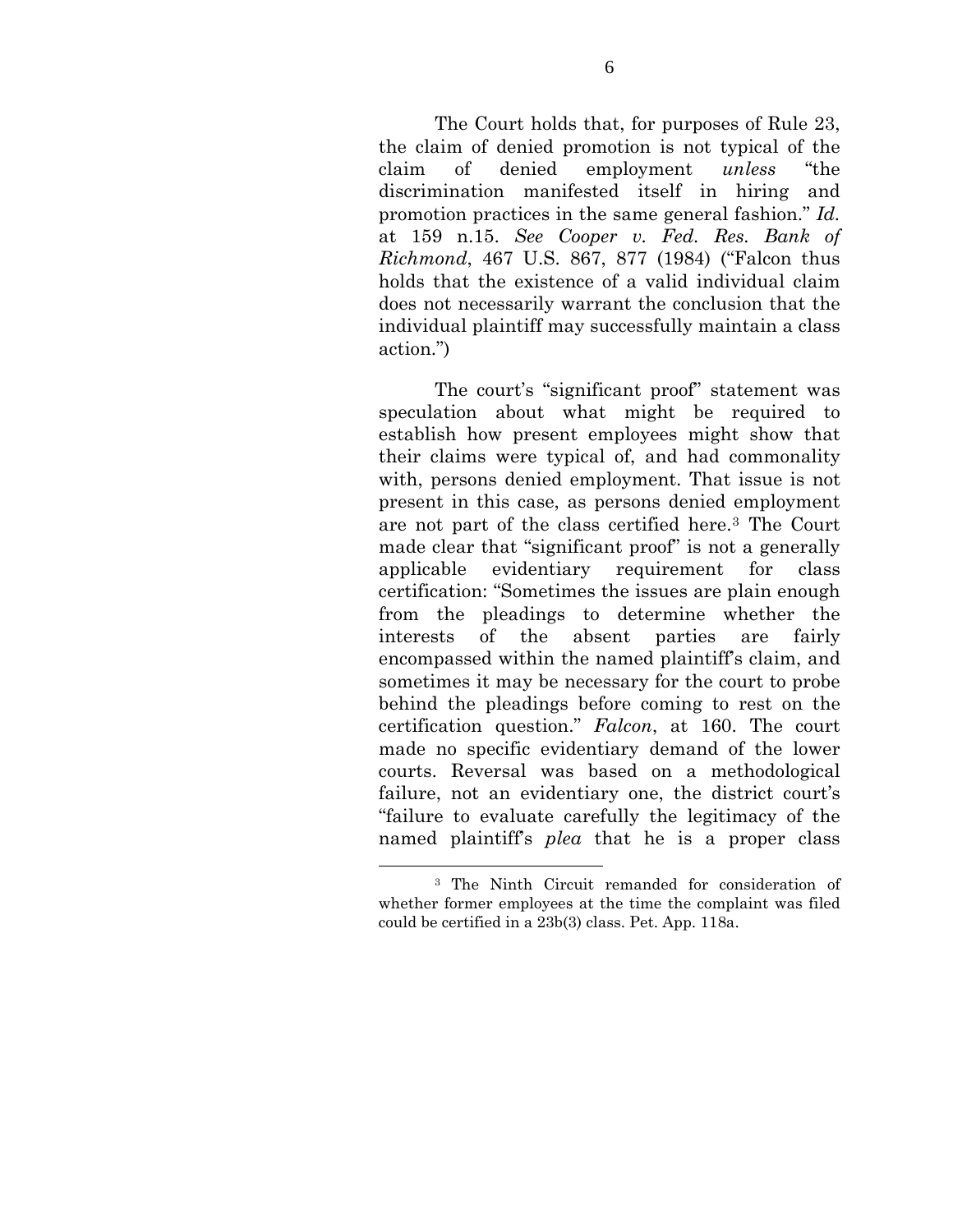representative under Rule 23(a)," *Id*. at 148 (emphasis added), and its failure to provide "rigorous *analysis*, that the prerequisites of Rule 23(a) have been satisfied." *Id*. at 161 (emphasis added). The Court in *Falcon* noted that factual and legal issues related to the merits often are enmeshed with those related to class certification, but it did not collapse Rule 23 into a determination on the merits. With its acknowledgement of the "flexibility" trial courts necessarily are accorded in certifying classes and its refusal to judge those certifications "by hindsight," after trial evidence had been taken, it made clear that it was prescribing no particular requirement regarding evidentiary production in class certification. *Id*. at 160. *See Amchem, Inc. v. Windsor*, 521 U.S. 591, 619 & 621-22 (1997) (Permitting a certifying court to look beyond the pleadings to the parties' stipulated settlement for the limited purpose of explaining why requirements of Rule 23 were not satisfied but imposing no evidentiary requirement and precluding a court from conflating a certification decision with determinations of merits).

<span id="page-16-0"></span>**II. THE RULES VEST TRIAL JUDGES WITH THE DISCRETION NECESSARY TO ADJUDICATE CLASS CLAIMS INVOLVING LARGE ENTITIES AND EXERCISE OF THAT DISCRETION SHOULD BE REVIEWED DEFERENTIALLY** 

The *Falcon* court, along with many courts before and since, acknowledged that flexibility in administering class actions is a virtue and that trial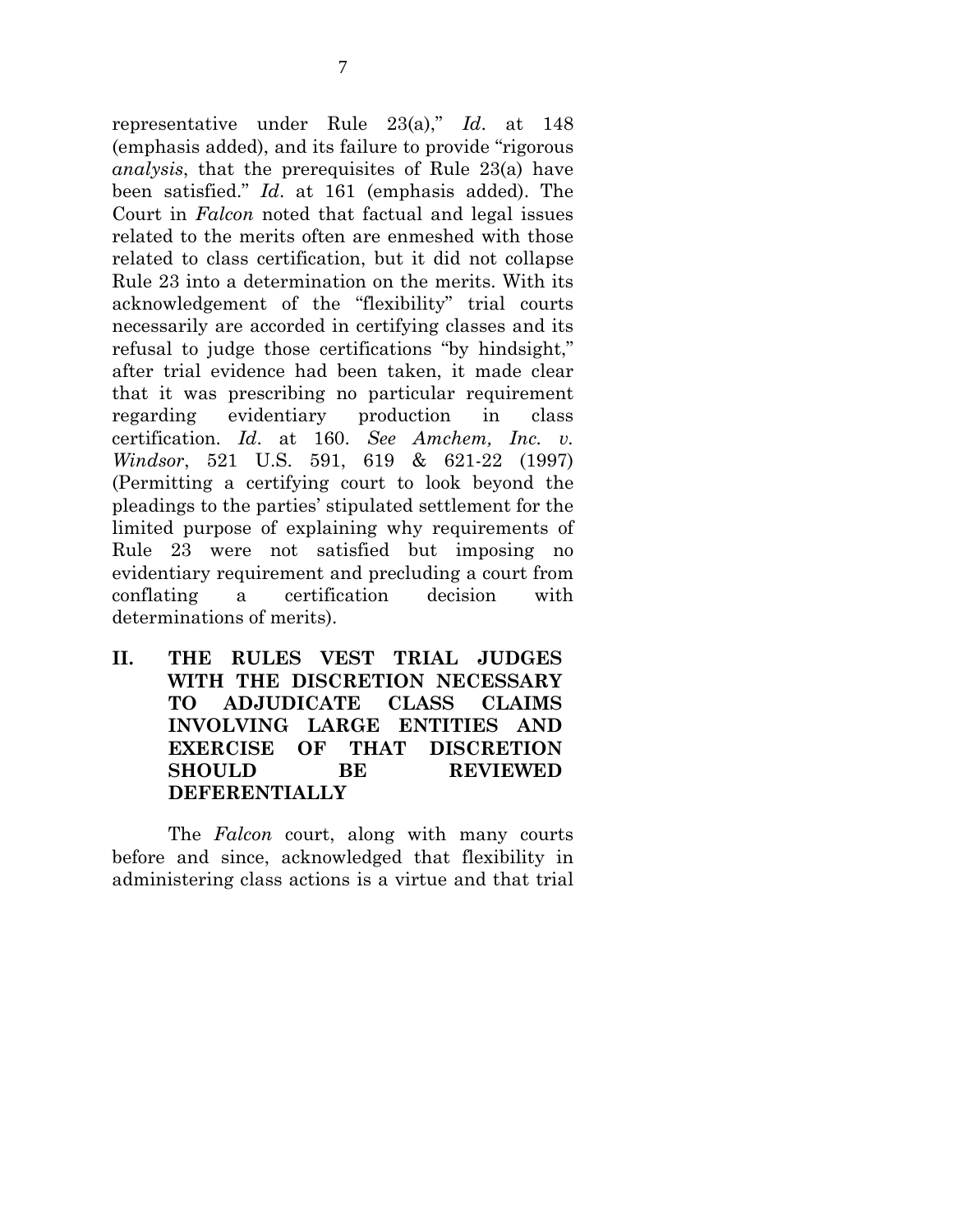courts deserve deference in their exercise of it.[4](#page-17-0) *See Califano v. Yamasaki*, 442 U.S. 682, 703 (1979) ("[M]ost issues arising under Rule 23 . . . [are] committed in the first instance to the discretion of the district court"); *Reiter v. Sonotone Corp.*, 442 U.S. 330, 345 (1979) (district courts have "broad power and discretion . . . with respect to matters involving the certification" of class actions).[5](#page-17-1) Deference flows in part from recognition of the essentially factual nature of the certification inquiry and in part from recognition of the inherent power of the trial court to manage its caseload. *Maldonado v. Ochsner Clinic* 

<span id="page-17-0"></span> <sup>4</sup> The questions presented make no direct reference to an appropriate standard of review. Wal-Mart alludes to one cryptically, in a footnote citing one case that does not quite bear the weight Wal-Mart places on it. Pet'r's Br. 18, n.2, citing *Koon*  v. *United States*, 518 U.S. 81, 100 (1996). *Koon* does recite that error of law is per se an abuse of discretion, but it illustrates that point with an example of a court considering, in exercising discretion, an unpermitted factor; evidence outside the record of the case would be an example. This case is much more appropriately viewed, from the appellate level, as deferential oversight of the exercise by a trial judge of matters committed primarily to that judge, the court having noted in *Koon* that "[t]he abuse-of-discretion standard includes review to determine that the discretion was not guided by erroneous legal conclusions." *Id.*

<span id="page-17-1"></span><sup>5</sup> Recent circuit court opinions continue to endorse this kind of discretion. *See, e.g., Ervin v. OS Rest. Servs., Inc*, --- F.3d. ---, 2011 WL 135708 (7th Cir. Jan. 18, 2011) ("We review class-certification decisions deferentially, in recognition of the fact that Rule 23 gives the district courts "broad discretion to determine whether certification of a class-action lawsuit is appropriate."); *In re Pet Food Prod. Liab. Litig.*, 629 F.3d 333, 343 (3rd Cir. 2010) (endorsing discretion on certifying subclasses); *Coleman v. Estes Express Lines, Inc.,* 627 F.3d 1096, 1100 (9th Cir. 2010) (permitting interlocutory appeal of class certification order under CAFA within discretion of district court) (noting accord with First and Tenth Circuits).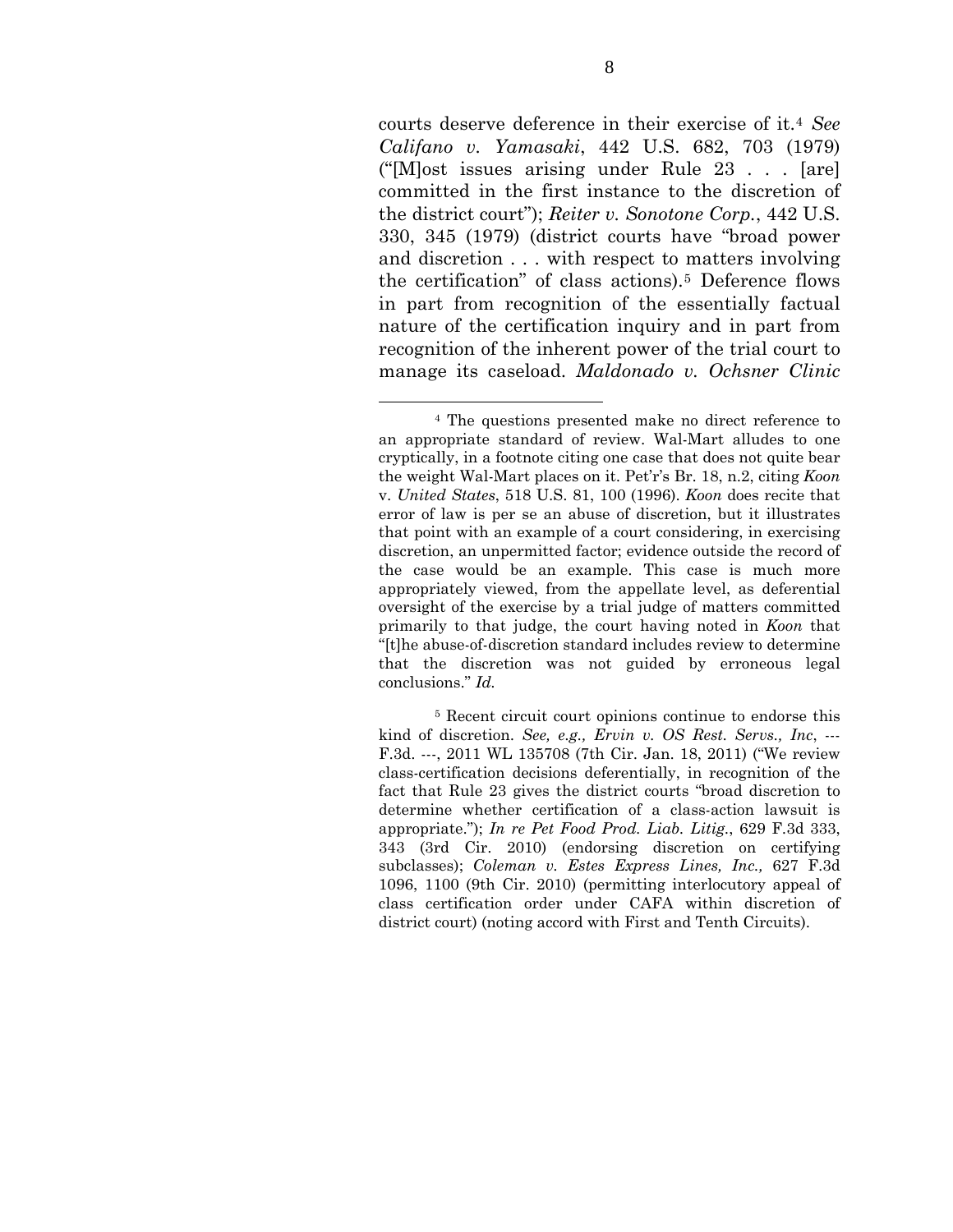*Found.*, 493 F.3d 521, 523 (5th Cir. 2007). This case, involving the nation's largest employer, illustrates the wisdom of those positions. In the modern era, class adjudication is often the only practical means of adjusting disputes between gargantuan organizations and groups of persons harmed in the same way by them. Economic reality dictates that certain litigation "proceed as a class action or not at all." *Eisen v. Carlisle & Jacquelin*, 417 U.S. 156, 161 (1974).[6](#page-18-0) That statement applies more widely today than it did when made in 1974.[7](#page-18-1) And it is true not

<span id="page-18-1"></span><sup>7</sup> *See, e.g.,* Third Circuit Task Force Report, *Selection of Class Counsel*, 208 F.R.D. 340 (2002):

> What was thought to be true in 1966 appears to be true today: namely, that the interests of justice are well served by class actions that vindicate rights that might otherwise go unprotected and that spare courts the burden of handling numerous lawsuits, some small and some not so small, arising from a common set of facts. Over the last 35 years, the American legal system has handled a variety of class actions involving an enormous array of claims. In many situations, the class action has been successful in identifying public harms, discovering a substantial percentage of likely victims, making

<span id="page-18-0"></span> <sup>6</sup> *See also Amchem Prods., Inc. v. Windsor*, 521 U.S. 591, 617 (1997) ("'The policy at the very core of the class action mechanism is to overcome the problem that small recoveries do not provide the incentive for any individual to bring a solo action prosecuting his or her rights. A class action solves this problem by aggregating the relatively paltry potential recoveries into something worth someone's (usually an attorney's) labor.'") (quoting *Mace v. Van Ru Credit Corp.*, 109 F.3d 338, 344 (7th Cir. 1997)); *Carnegie v. Household Int'l, Inc.,* 376 F.3d 656, 661 (7th Cir. 2004) (Posner, J.) ("The realistic alternative to a class action is not 17 million individual suits, but zero individual suits, as only a lunatic or a fanatic sues for \$30.").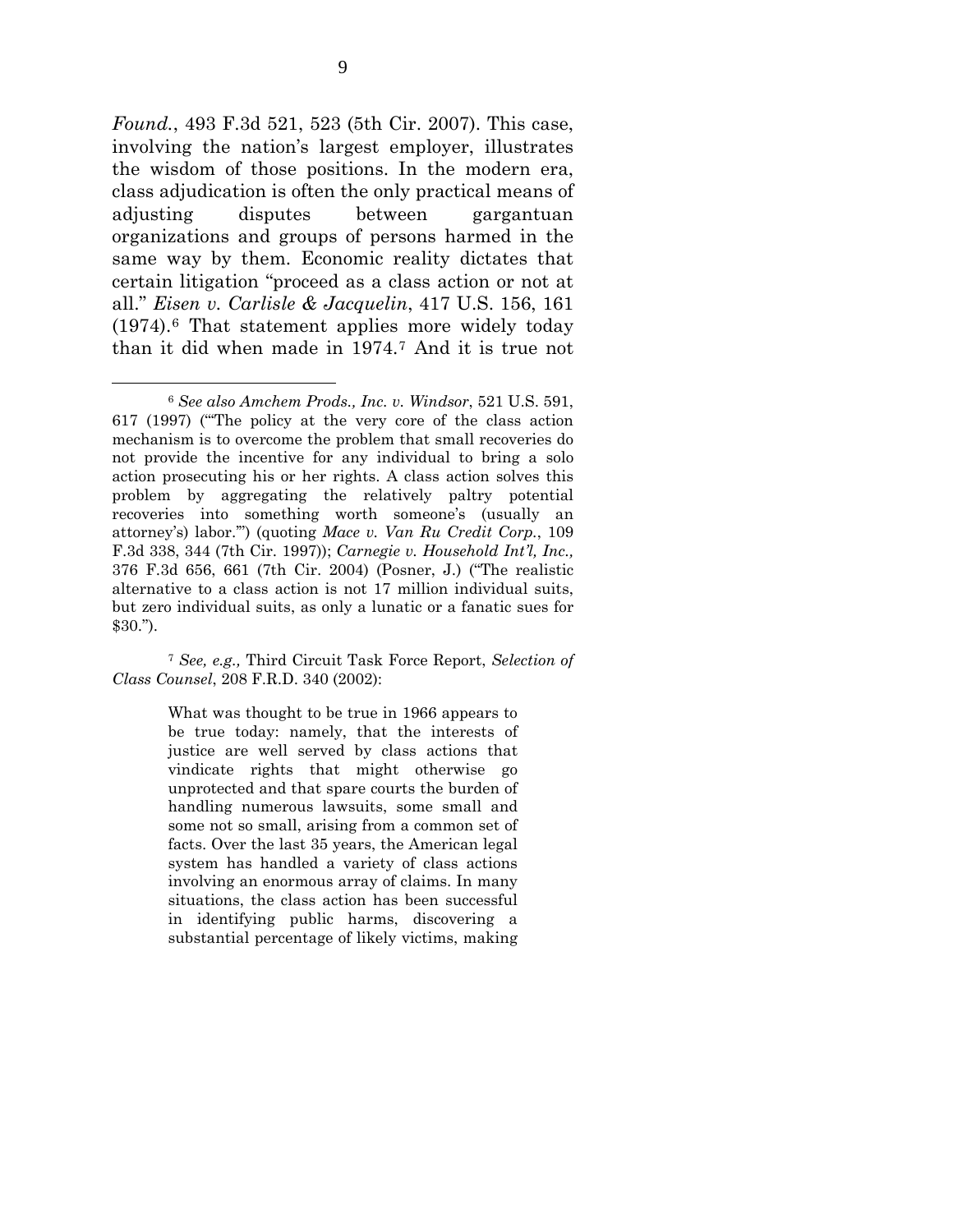only of cases, like *Eisen*, involving small individual recoveries. Individual employment claims are complex, and ones of the magnitude asserted here often are not viable if asserted individually. *See, e.g., Gentry v. Superior Court*, 165 P.3d 556, 564 (Cal. 2007) (finding that ban on class action for individual wage claims averaging \$5,000-7,000 was effectively exculpatory as amounts involved were insufficient to support bringing individual claims); *Bell v. Farmers Ins. Exch.*, 9 Cal. Rptr. 3d 544, 570 (Cal. App. 1 Dist. 2004) (rejecting assertion that individual claims as high as \$37,000 rendered individualized claims viable and precluded certification of class of overtime claimants); *Scott v. Aetna Serv., Inc.,* 210 F.R.D. 261, 268 (D. Ct. 2002) ("the cost of individual litigation is prohibitive, notwithstanding the high salaries of the Systems Engineers or the sizable potential damages awards."). And a class action can dissipate legitimate fear of reprisal. "[C]urrent employees—whether rank and file, supervisory, or managerial—over whom the employer, by virtue of the employment relationship, may exercise intense leverage" can be inhibited from acting individually: "Not only can the employer fire the employee, but job assignments can be switched, hours can be adjusted, wage and salary increases held up, and other more subtle forms of influence

l

the party responsible for the harm rectify much of the damage caused, and distributing damages among the injured parties.

*Id.* at 342; *Schnuerle v. Insight Commc'ns Co., L.P*, --- S.W.3d.--- , 2010 WL 5129850, at \*5 (Ky. Dec. 16, 2010) (When cost of litigation makes individual litigation against a company impractical, "the lack of an economically viable means to bring the company into court would effectively exculpate the company from liability, allowing it to reap unjustly a substantial economic windfall.").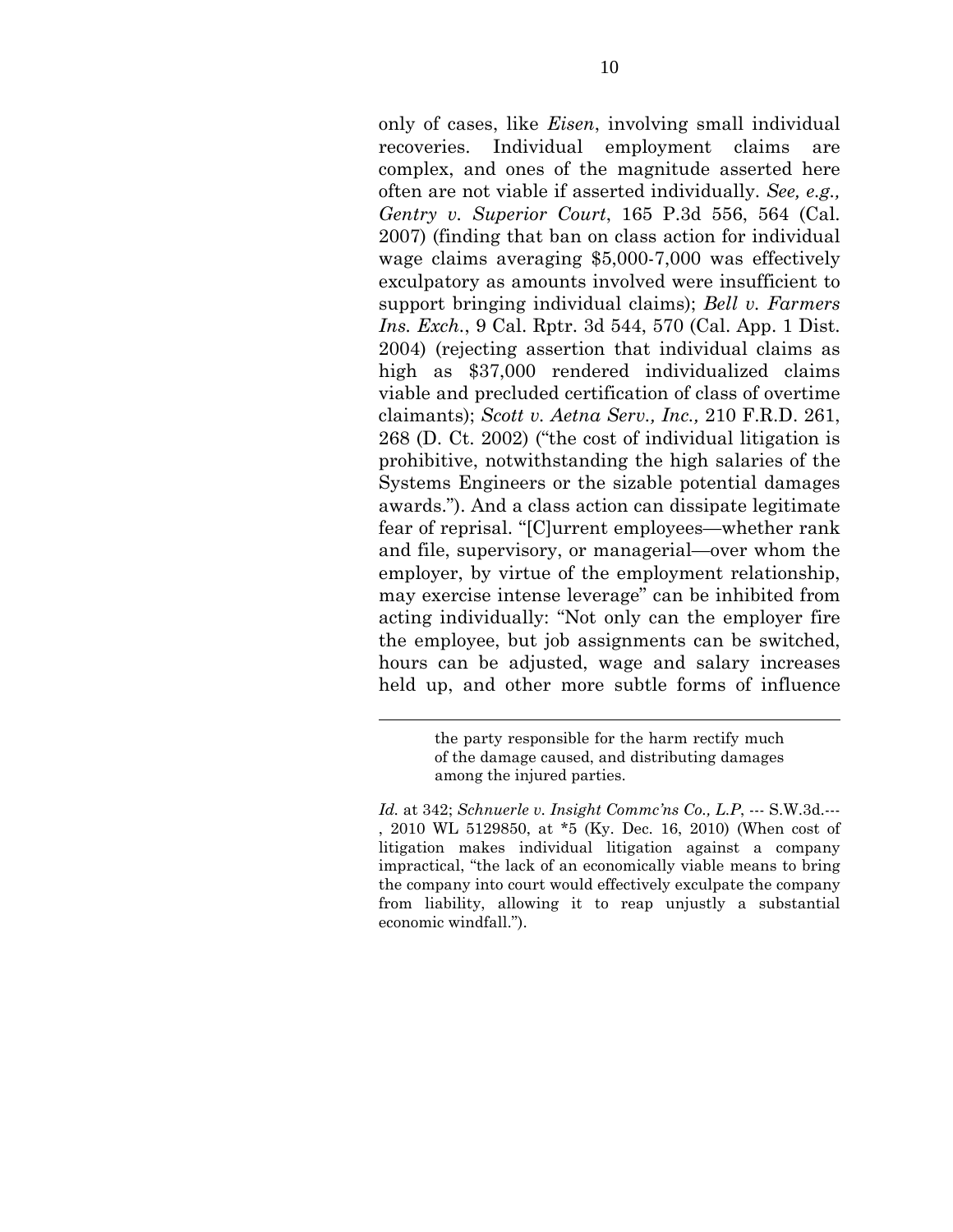exerted." *N.L.R.B. v. Robbins Tire & Rubber Co.,* 437 U.S. 214, 240 (1978); *Mitchell v. Robert De Mario Jewelry, Inc.*, 361 U.S. 288, 292 (1960) ("[I]t needs no argument to show that fear of economic retaliation might often operate to induce aggrieved employees quietly to accept substandard conditions."). *See also Smellie v. Mount Sinai Hosp.*, 2004 WL 2725124, \*4 (S.D.N.Y. Nov. 29, 2004) (recognizing reprisal as significant in class certification); *Brinkerhoff v. Rockwell Int'l Corp.,* 83 F.R.D. 478, 482 (N.D. Tex. 1979) (denying precertification discovery of names of individual class members in employment gender discrimination case because of fears of retaliation and manipulation).

Neither the size of modern organizations nor the number of facilities they operate should affect whether the existence of discriminatory corporatewide policies can be adjudicated collectively. Modern business organizations are ubiquitous, large, and growing larger. As of 1801, "there were only 317 corporations in the entire country," Phillip I. Blumberg, *The Corporate Entity In An Era Of Multinational Corporations*, 15 Del. J. Corp. L. 283, 300 (1990) (footnote omitted), one for every 17,000 persons.[8](#page-20-0) "These were almost entirely in banking, insurance, and public service areas; only a handful were manufacturing corporations. This condition began to change with the growth of the textile industry following the introduction of the power loom, the embargo laws against manufactured imports, and the War of 1812." *Id*. In response to this

<span id="page-20-0"></span> <sup>8</sup> U.S. population in 1800 Census was 5,308,483. *Pop Culture: 1800*, United States Census Bureau, http://www.census.gov/history/www/through\_the\_decades/fast\_f acts/1800\_fast\_facts.htm (last visited Feb. 25, 2011).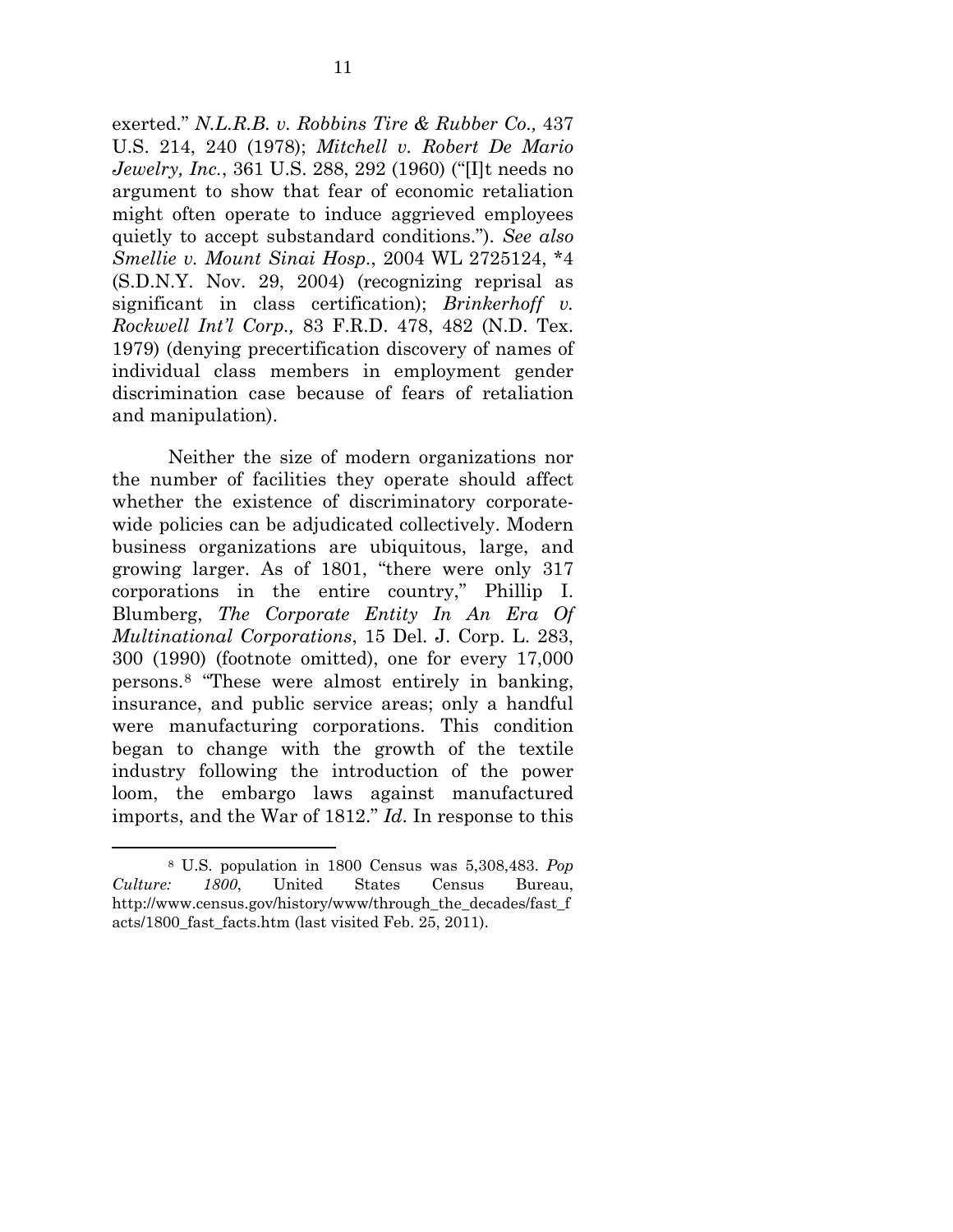growth Congress ordered the Census Bureau to begin recording the economic activity of business enterprises.[9](#page-21-0) As of the last economic census in 2002, there were 5,885,784 "employing firms" in America (business organizations that employed persons other than the owner),  $10$  or one for about every 50 persons.[11](#page-21-2)

Business organizations have grown not only in number and ubiquity, but in size, stunningly so in the last half century. In 1955, the revenues of the 500 largest American corporations equaled 33 percent of gross domestic product (GDP); fifty years later, they equaled 74 percent of GDP.[12](#page-21-3) Today one employer—Wal-Mart—employs more people than the top ten Fortune 500 companies, combined, employed in 1955. Douglas A. McIntyre, *America's Biggest Companies, Then and Now (1955 to 2010)*, Wall St.

<span id="page-21-2"></span>11 U.S. population in 2000 Census was 281,421,906. *Pop Culture: 2000*, United States Census Bureau, http://www.census.gov/history/www/through the decades/fast f acts/2000\_new.html (last visited Feb. 25, 2011).

<span id="page-21-0"></span> <sup>9,</sup> *Economic Census*, United States Census Bureau, http://www.census.gov/history/www/programs/economic/econom ic census.html (last visited Feb. 25, 2011).

<span id="page-21-1"></span><sup>10</sup> *Statistics about Business Size (including Small Business*), United States Census Bureau, http://www.census.gov/epcd/www/smallbus.html (last visited Feb. 25, 2011).

<span id="page-21-3"></span><sup>12</sup> Calculating gross revenues from AggData, *Complete List of Fortune 500/1000 Companies 1955-2010* (Aug. 2010), http://www.aggdata.com/business/fortune\_500, adjusting to real dollars and deriving real-dollar GDP from *Current Dollar and "Real" Gross Domestic Product*, U.S. Bureau of Economic Analysis, http://www.bea.gov/national/xls/gdplev.xls (last visited Feb. 25, 2011).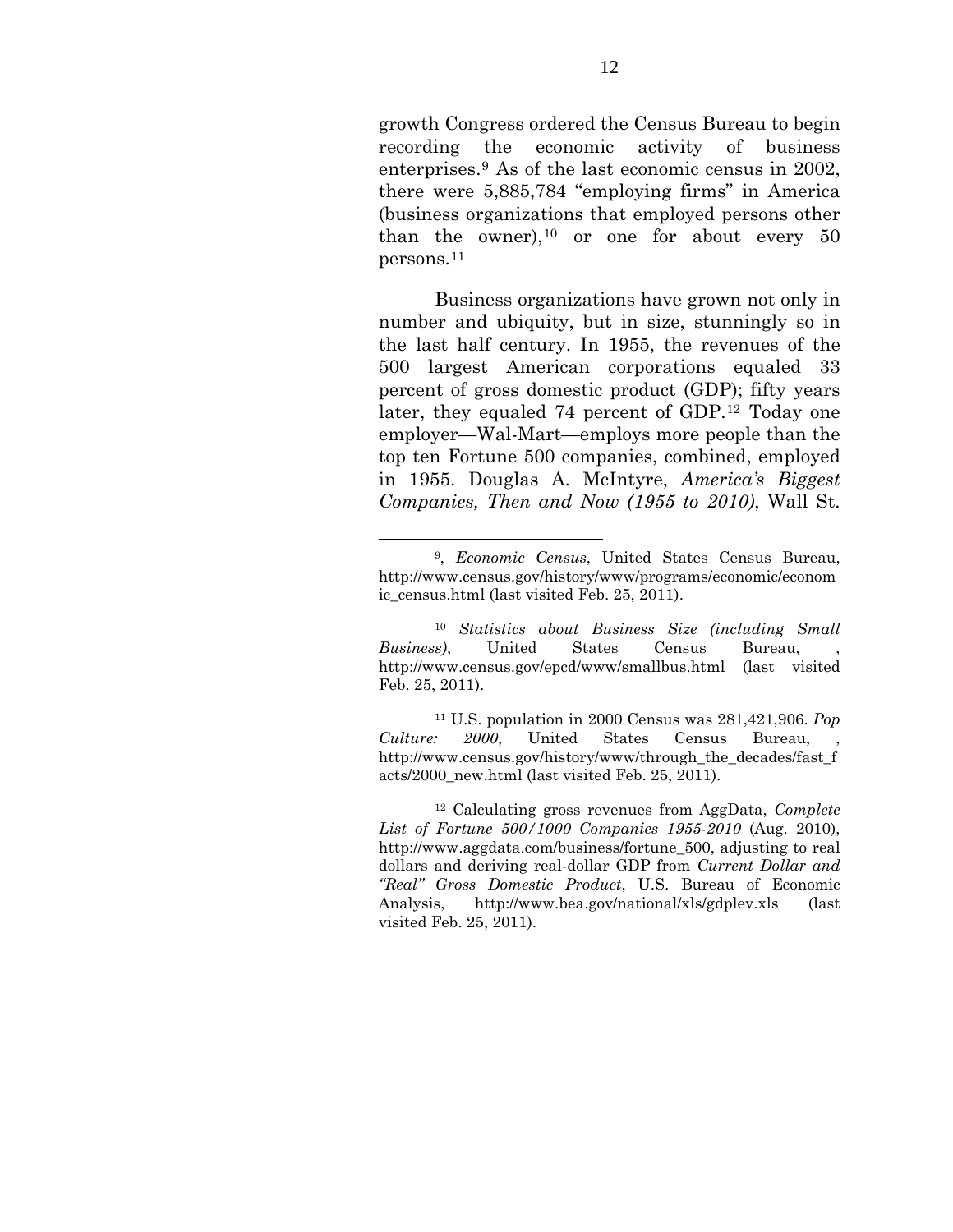24/7, Sept. 21, 2010, , http://247wallst.com/ 2010/09/21/americas-biggest-companies-then-andnow-1955-to-2010/#ixzz1DO6pBIz. Large employers are now a norm. Today, 3,500 firms employ 2,500 or more persons.[13](#page-22-0) Those very large employers have, like Wal-Mart, many places where they do business. The eight hundred ninety firms that each employ more than 10,000 persons operate almost 600,000 facilities, or 660 facilities per firm. *Id*.

The certified class in this case is comprised of approximately 500,000 women. Pet. App. 6a, n.3; 112a. That is 0.3 percent of the 130 million people who shop at Wal-Mart regularly<sup>[14](#page-22-1)</sup> and is less than  $25$ percent of Wal-Mart's workforce. Courts routinely have administered class actions involving similar percentages of the workforces of single entities. *See, e.g., Velez v. Novartis Pharm. Corp*., 2010 WL 4877852 (S.D.N.Y. Nov. 30, 2010) (class of 6,000 women out of U.S. workforce of 20,000 (100,000 total employees, *Fortune Global 500*: *Novarits*, CNN Money, http://money.cnn.com/magazines/fortune/ global500/2007/snapshots/6799.html (last visited Feb. 25, 2011), 20 percent of employees in U.S., *Novartis in the US—The Big Picture*, Novartis,

 <sup>13</sup> *Statistics about Business Size*, *supra* note 10.

<span id="page-22-1"></span><span id="page-22-0"></span><sup>14</sup> A 2005 Pew Research Poll found that 84 percent of Americans have shopped at Wal-Mart and that 42 percent of them do regularly. The Pew Research Center for the People & The Press, *Wal-Mart a Good Place to Shop But Some Critics Too* (Dec. 2005), http://people-press.org/report/265/wal-mart-agood-place-to-shop-but-some-critics-too. The current population of the United States is approximately 310 million. *U.S. and World Population Clock*, United States Census Bureau (Feb. 25, 2011, 11:00 am), http://www.census.gov/main/www/ popclock.html.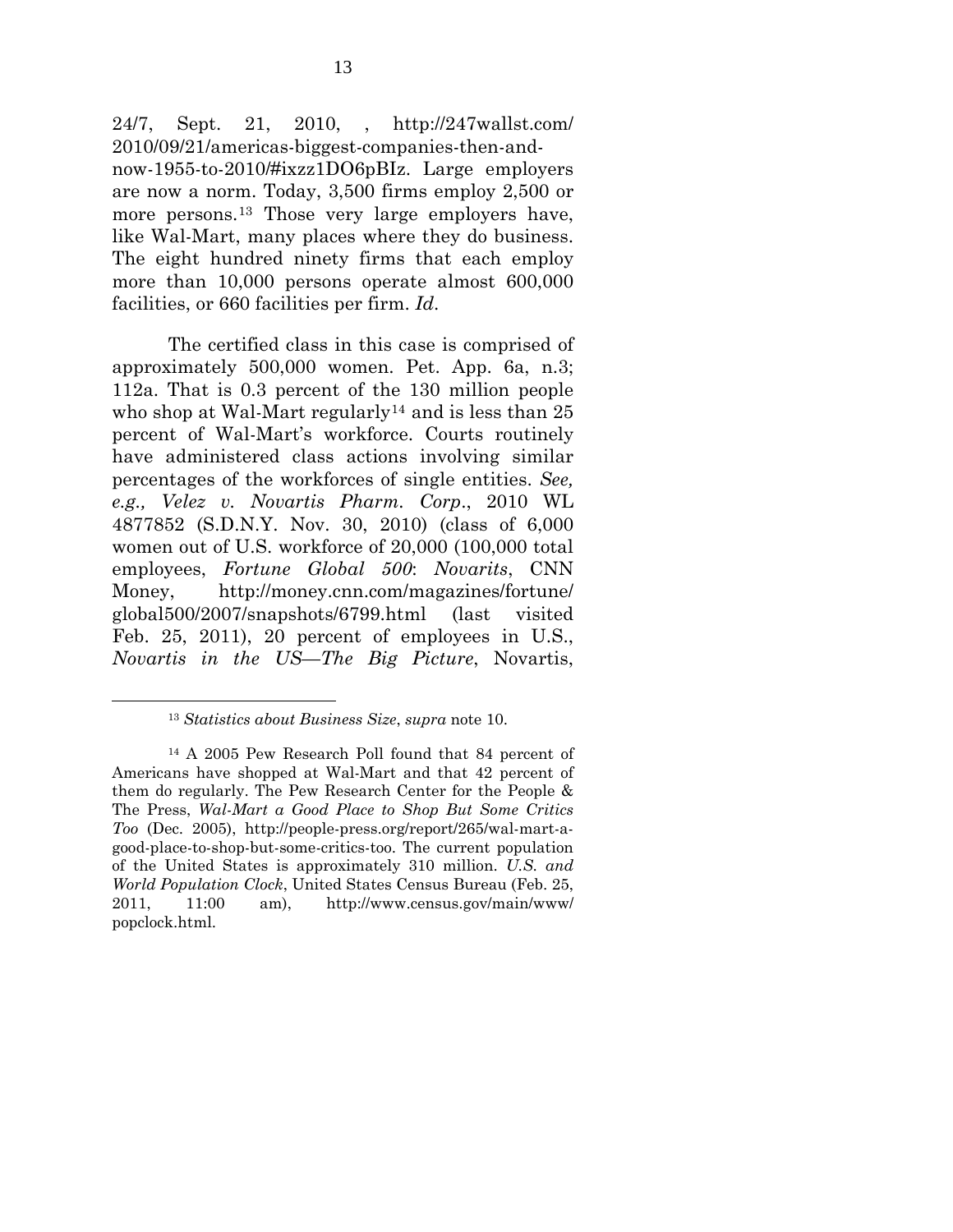http://www.us.novartis.com/downloads/careers/

Novartis-in-the-US-brochure.pdf (last visited Feb. 25, 2011)); *IBP, Inc. v. Alvarez*, 546 U.S. 21, 30 (2005) (involving virtually all of approximately 1,000 employees); Nancy Levit, *Megacases, Diversity, And The Elusive Goal Of Workplace Reform*, 49 B.C. L. Rev. 367, 387-405 (2008) (describing several large employment class actions, including *Haynes v. Shoney's, Inc.*, 1993 WL 19915, (N.D. Fla. Jan. 25, 1993), covering "200,000 current and former employees and job applicants in twenty-three states," Levit, at 388; *Butler v. Home Depot, Inc.*, 1996 WL 421436, at \*1-2 (N.D. Cal. Jan. 25, 1996) (order certifying class action), involving "over 17,000 current and former employees and 200,000 unsuccessful applicants in ten western states," Levit, at 394).

The alternative to litigating the issues certified here for class adjudication is individual litigation. Even at the modest average costs the Federal Judicial Center found extant in federal civil litigation<sup>[15](#page-23-0)</sup> the parties' costs of the alternative are

<span id="page-23-0"></span> <sup>15</sup> Costs in federal civil cases are, in general, quite low, \$15,000, on average, including attorneys' fees, for plaintiffs, and \$20,000 for defendants. In a relatively small number of cases, costs are disproportionately high. Emery G. Lee, III & Thomas E. Willging, *National Case-Based Civil Rules Survey, Preliminary Report to the Federal Judicial Conference Advisory Committee on Civil Rules* (Federal Judicial Center, Oct. 2009), at 2, http://www.fjc.gov/public/pdf.nsf/lookup/dissurv1.pdf/ \$file/dissurv1.pdf. Cases with disproportionately high costs tend to be clashes of corporate titans, particularly intellectual property disputes. Emery G. Lee III & Thomas E. Willging, *Litigation Costs in Civil Cases: Multivariate Analysis, Report to the Judicial Conference Advisory Committee on Civil Rules* (Federal Judicial Center Mar. 2010) at 8, http://www.fjc.gov/ public/pdf.nsf/lookup/costciv1.pdf/\$file/costciv1.pdf.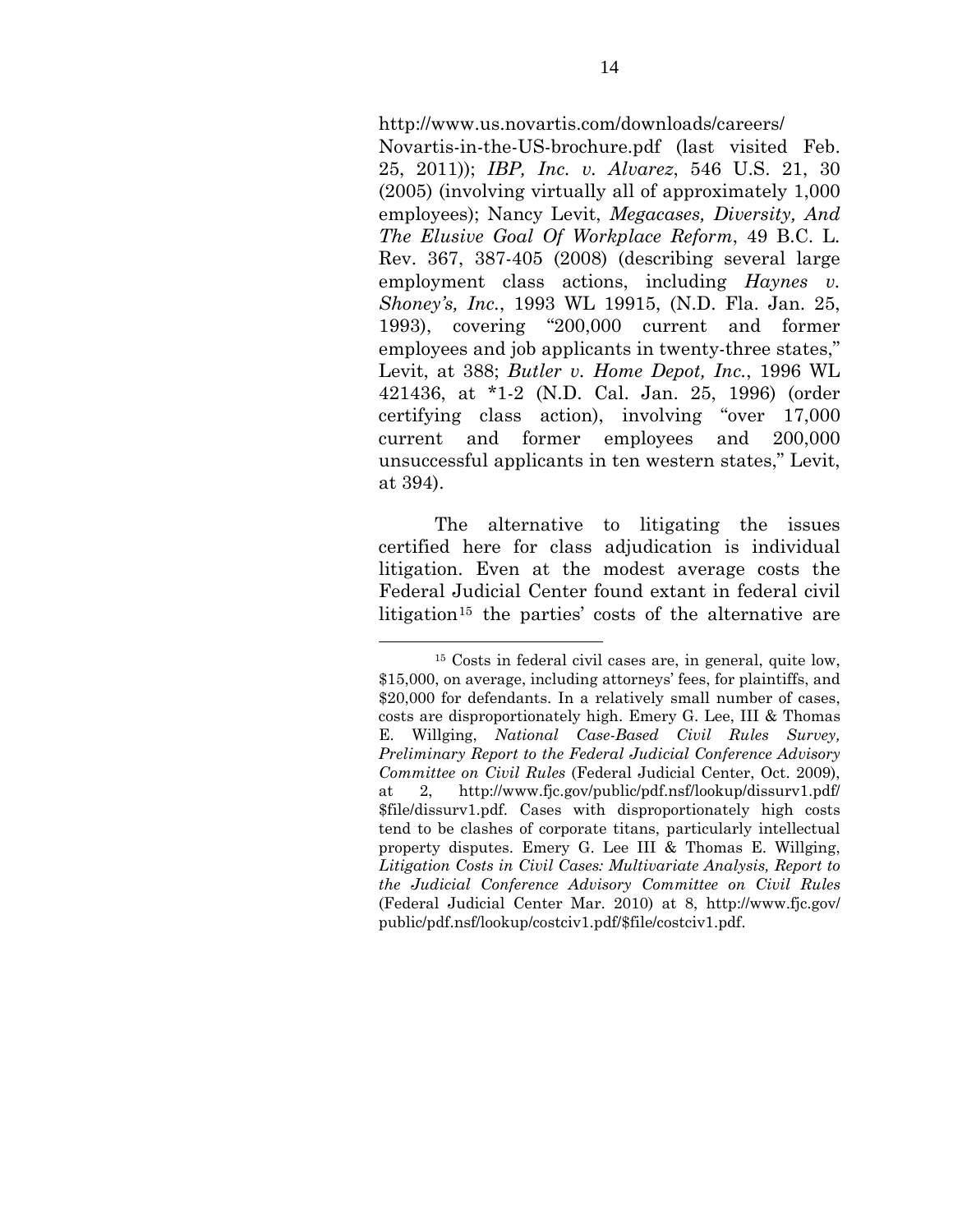\$17.5 *billion*. Wal-Mart's proportional share of that \$17.5 billion would be \$10 billion, which is on the order of a thousand times greater than the amount Wal-Mart could be expected to pay to litigate this action. A recent survey of litigation costs of Fortune 200 companies—Wal-Mart is one—found that mean litigation expenditures for "major cases"—this would be one—were under \$2 million for the period 2004- 2008.[16](#page-24-0) That is a substantial reduction in transactions costs, and case law makes clear that the costs of individual adjudication effectively would bar individual actions and potentially exculpate Wal-Mart from conduct condemned by civil rights statutes at the core of our identity as a nation.

Administering this kind of case requires flexibility traditionally granted by appellate courts and recently strongly endorsed by bench, bar, and

 $\overline{a}$ 

<span id="page-24-0"></span>16 Lawyers for Civil Justice, *et al.*, *Litigation Cost Survey of Major Companies*, For Presentation to *Committee on Rules of Practice and Procedure Judicial Conference of the United States*, p. 14, Fig. (2010), http://civilconference. uscourts.gov/LotusQuickr/dcc/Main.nsf/\$defaultview/33A2682A 2D4EF700852577190060E4B5/\$File/Litigation%20Cost%20Sur vey%20of%20Major%20Companies.pdf?OpenElement. The survey was done on behalf of Lawyers for Civil Justice, the Civil Justice Reform Group, and the U.S. Chamber Institute for Legal Reform and was conducted by the Searle Center at Northwestern University. The survey did not attempt to identify kinds of cases that were defined as "major" (involving costs greater than \$250,000, but Federal Judicial data suggest that most of those cases are inter-corporate disputes. Lee & Willging, *Litigation Costs in Civil Cases*, *supra*, note 15.

These cases require disproportionate commitments of judicial resources. Federal Judicial Center*, 2003–2004 District Court Case-Weighting Study*, at 5, tbl. 1: New 2004 District Court Case Weights (2005) , *available at* http://www.fjc.gov/ public/pdf.nsf/lookup/CaseWts0.pdf/\$file/CaseWts0.pdf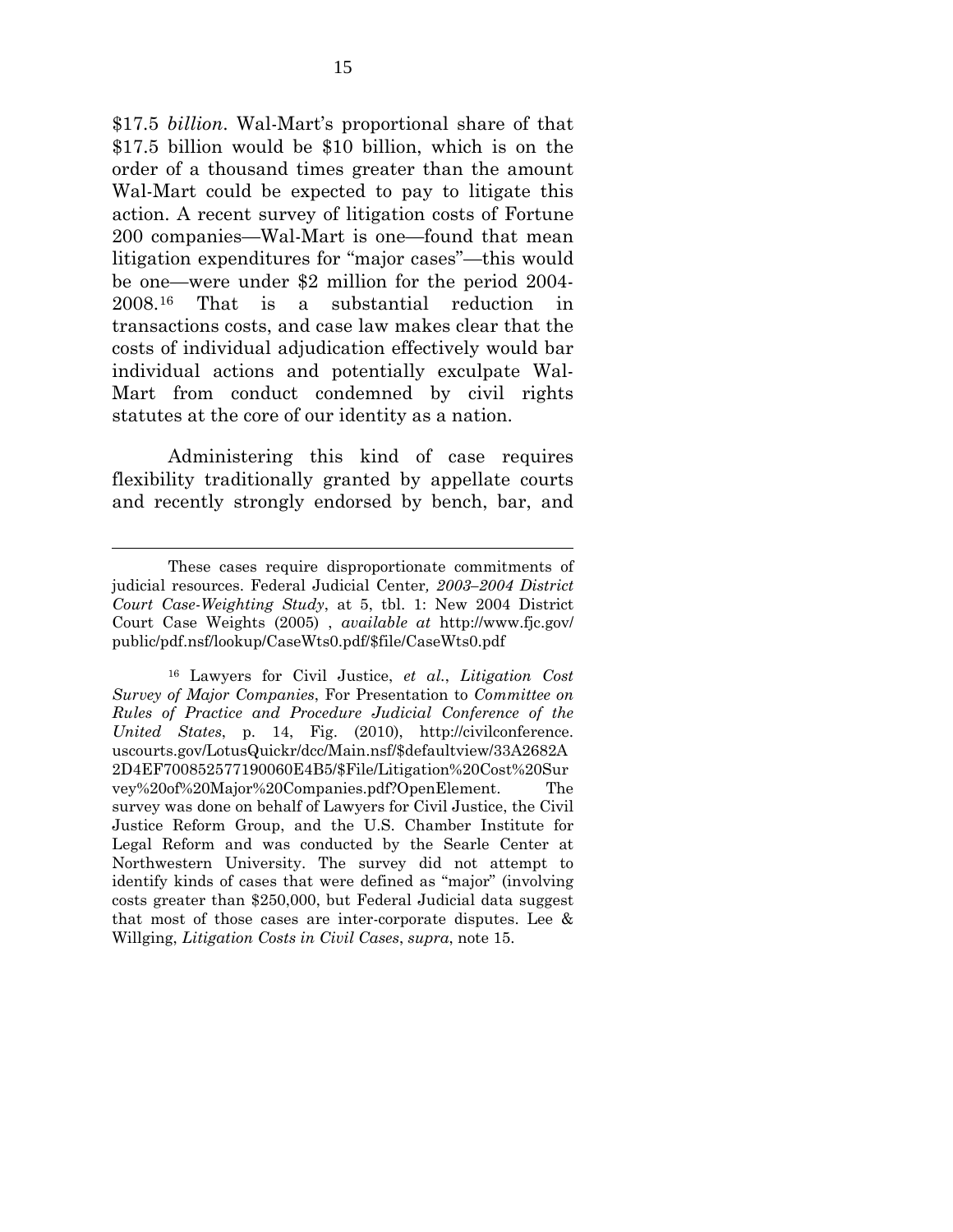the academy. In May of 2010 the Advisory Committee on Civil Rules gathered judges, academics, and practitioners for a conference<sup>[17](#page-25-0)</sup> "designed as a disciplined identification of litigation problems and exploration of the most promising opportunities to improve federal civil litigation." Report of the Advisory Committee on Civil Rules to the Chief Justice of the United States, 1 (2010), *available at* http://civilconference.uscourts.gov/ LotusQuickr/dcc/Main.nsf/\$defaultview/9286E143BF 0D4651852577BB004D4450/\$File/Report%20to%20t he%20Chief%20Justice.pdf?OpenElement. The conference was the kind of "extensive deliberative process" the committee typically employs and that this court has endorsed, *Amchem Prods, Inc. v. Windsor*, 521 U.S. 591, 620 (1997), drawing "on the collective experience of bench and bar" to facilitate "the adoption of measured, practical solutions*.*" *Mohawk Indus., Inc. v. Carpenter*, 130 S. Ct. 599, 609 (2009). The carefully designed conference had only one panel specifically dealing with Rule 23 and entertained only one paper on the topic.[18](#page-25-1) Defense interests, well-represented at the conference, made

<span id="page-25-0"></span> <sup>17 2010</sup> Civil Litigation Conference, Duke Univ. School of Law, May 10-11, 2010 [hereinafter "Civil Lit. Conf."].

<span id="page-25-1"></span><sup>18</sup> Agenda, Civil Lit. Conf. http://civilconference. uscourts.gov/LotusQuickr/dcc/Main.nsf/h\_Toc/CC9D423FE4AF F65D852576510053D407/?OpenDocument; Richard Nagareda, *1938 All Over Again? Pre-Trial As Trial In Complex Litigation*, for Civil Lit. Conf., at 17-18;22-24; 28 (May 2010), http://civilconference.uscourts.gov/LotusQuickr/dcc/Main.nsf/\$d efaultview/ED61ECFA8257D3198525770E004D2B11/\$File/Ric hard%20Nagareda%2C%201938%20All%20Over%20Again.pdf? OpenElement.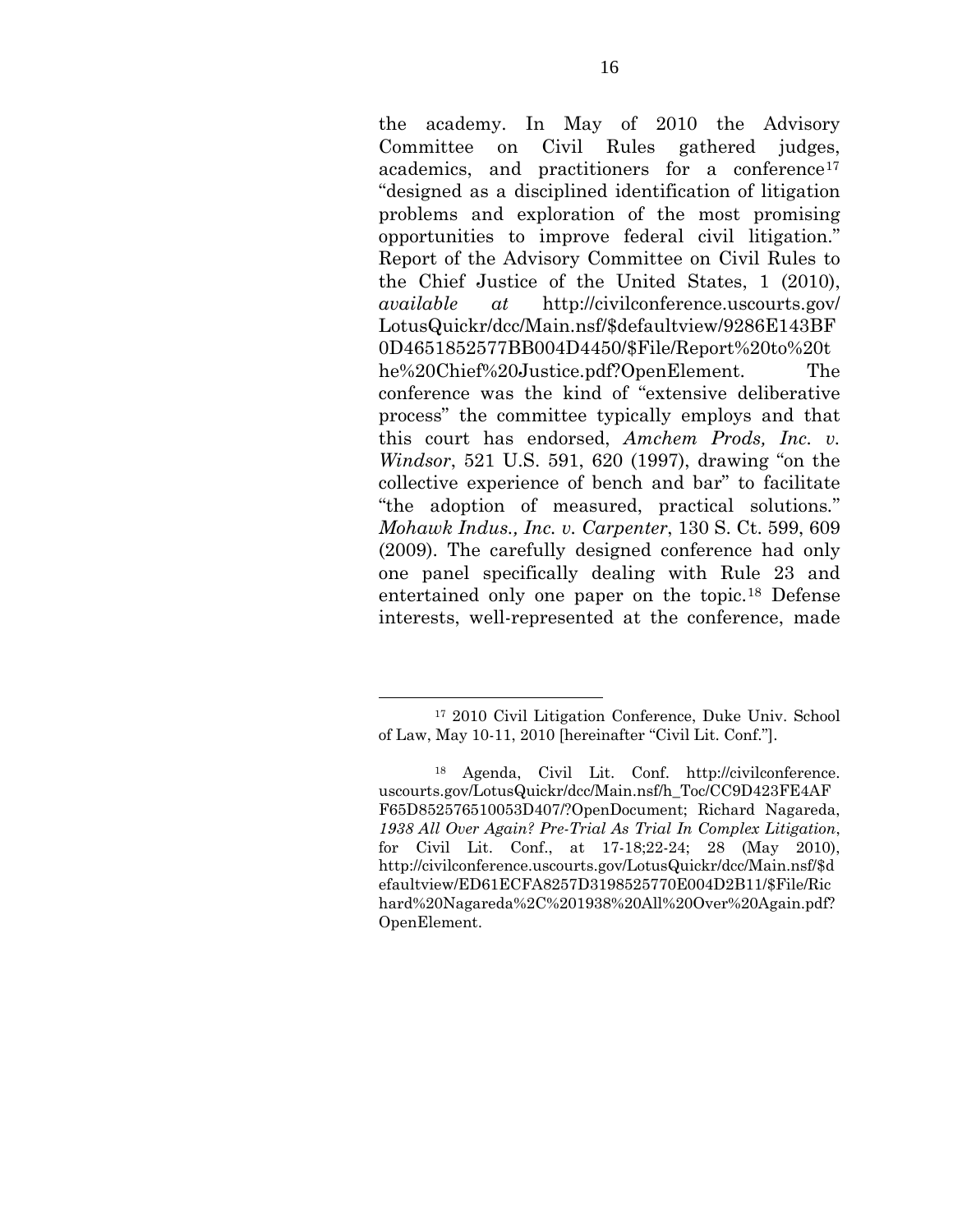no suggestions for amending Rule 23.[19](#page-26-0) In reporting to the Chief Justice, the Committee made no mention of any need to deal directly with Rule 23, or particularly with class certification requirements under Rule 23. It did discuss extensively how to deal with issues that arise in administering large cases, in general, and found a strong consensus that close judicial management was a key to assuring that such cases could be litigated efficiently. Report to Chief Justice, at 4.[20](#page-26-1) The panel examining empirical data relating to administration of the civil justice system concluded that "procedure should be tailored to the needs of each case early in the pretrial process, through a combination of attorney cooperation, judicial management, and case-type specific rules

<span id="page-26-0"></span> <sup>19</sup> *See* Lawyers for Civil Justice, *et al.*, *Reshaping the Rules of Civil Procedure for the 21st Century: The Need for Clear, Concise, and Meaningful Amendments to Key Rules of Civil Procedure*, for Civil Lit. Conf. (May 2010), http://civilconference.uscourts.gov/LotusQuickr/dcc/Main.nsf/\$d efaultview/888E977DFE7B173A8525771B007B6EB5/\$File/Res haping%20the%20Rules%20for%20the%2021st%20Century.pdf ?OpenElement.

<span id="page-26-1"></span><sup>20</sup> Commitment to case management is not new. *See generally* Steven S. Gensler, *Judicial Case Management: Caught in the Cross-Fire*, for Civil Lit. Conf. (2010), http://civilconference.uscourts.gov/LotusQuickr/dcc/Main.nsf/\$d efaultview/9F4D94E0D4B13E9285257713004A5AE3/\$File/Stev en%20S.%20Gensler%2C%20Caught%20in%20the%20Cross-Fire.pdf?OpenElement, especially p. 7, noting that "the Judicial Conference endorsed early case management as provided in

Rule 16, saying '[t]he federal judiciary is committed to, and believes in, sound case management to reduce unnecessary cost and delay in civil litigation.'" (quoting the Judicial Conference of the United States, *Long Range Plan of the Federal Courts* 70 (1995) (Recommendation #38))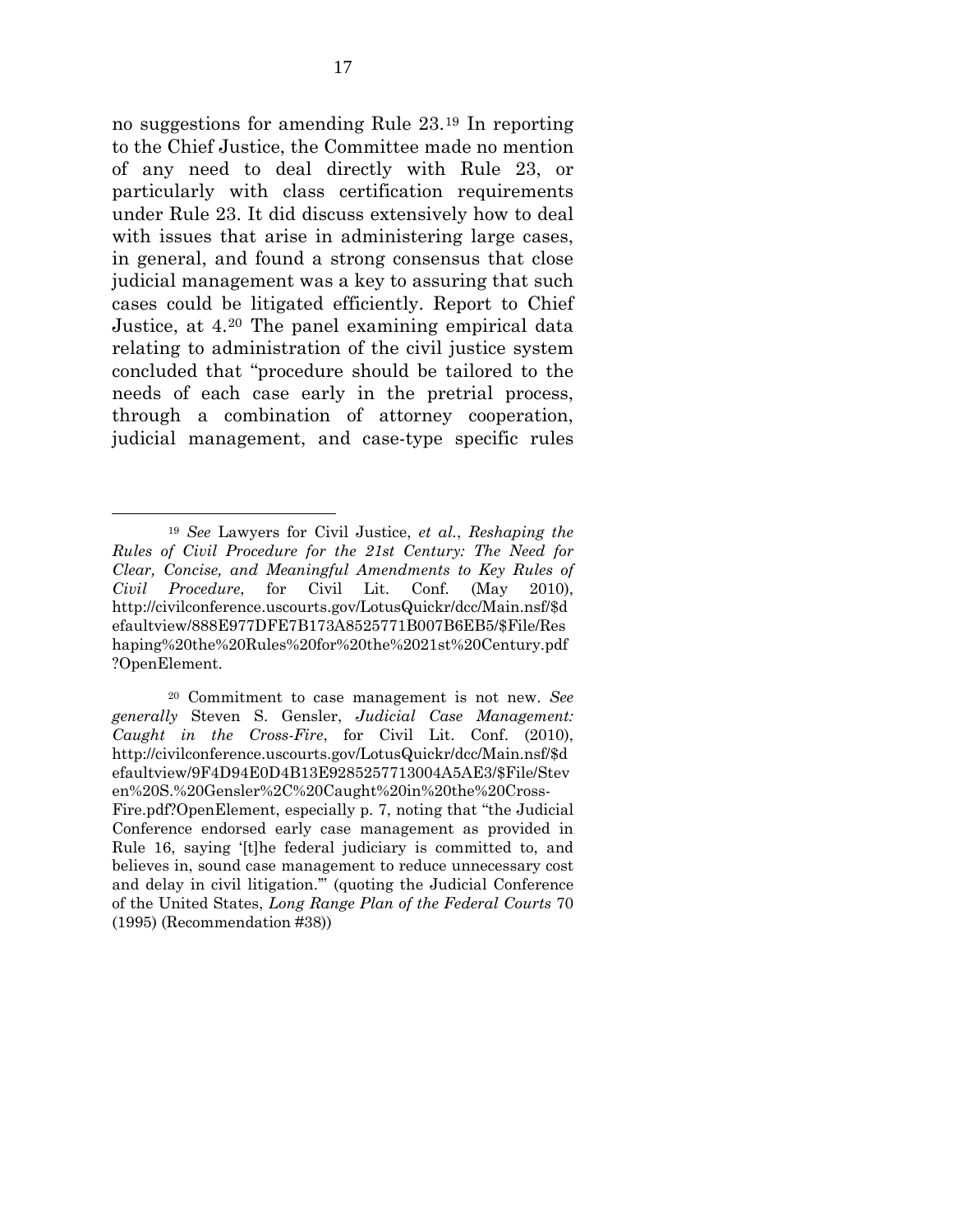and protocols."[21](#page-27-1) Notably absent from the implementation steps the Advisory Committee will take are any efforts specific to Rule 23 in general or to class certification in particular. Report to the Chief Justice, at 12.

Close judicial management—what judges, courts, and scholars want—requires play in the joints. "[W]hile an action is pending in the trial court, it is a living, developing and changing entity," and too close oversight from an appellate court distant from those realities hinders the trial court's ability to manage the case in a fair manner. *Simon v. Philip Morris Inc.*, 200 F.R.D. 21, 48-49 (E.D.N.Y. 2001) (Weinstein, J.). "Merely demonstrating that the district judge's class certification decision is questionable is insufficient procedurally, as such decisions require the application of broad and flexible legal standards to unique sets of facts that do not fit squarely within prior precedent." *Id.* at 42. This Court should assure that trial judges have it.

#### **CONCLUSION**

Class certification should be AFFIRMED.

<span id="page-27-1"></span><span id="page-27-0"></span> <sup>21</sup> Empirical Research Panel Part II, *Overview of Satisfaction or Dissatisfaction With the Current System and Suggestions For Change Raised By The Data*, for Civil Lit. Conf. (2010), http://civilconference.uscourts.gov/LotusQuickr/dcc/ Main.nsf/\$defaultview/51AF4213BF9DE479852577310065B7D 5/\$File/Empirical%20Research%20Panel%2C%20Executive%20 Summary.pdf?OpenElement.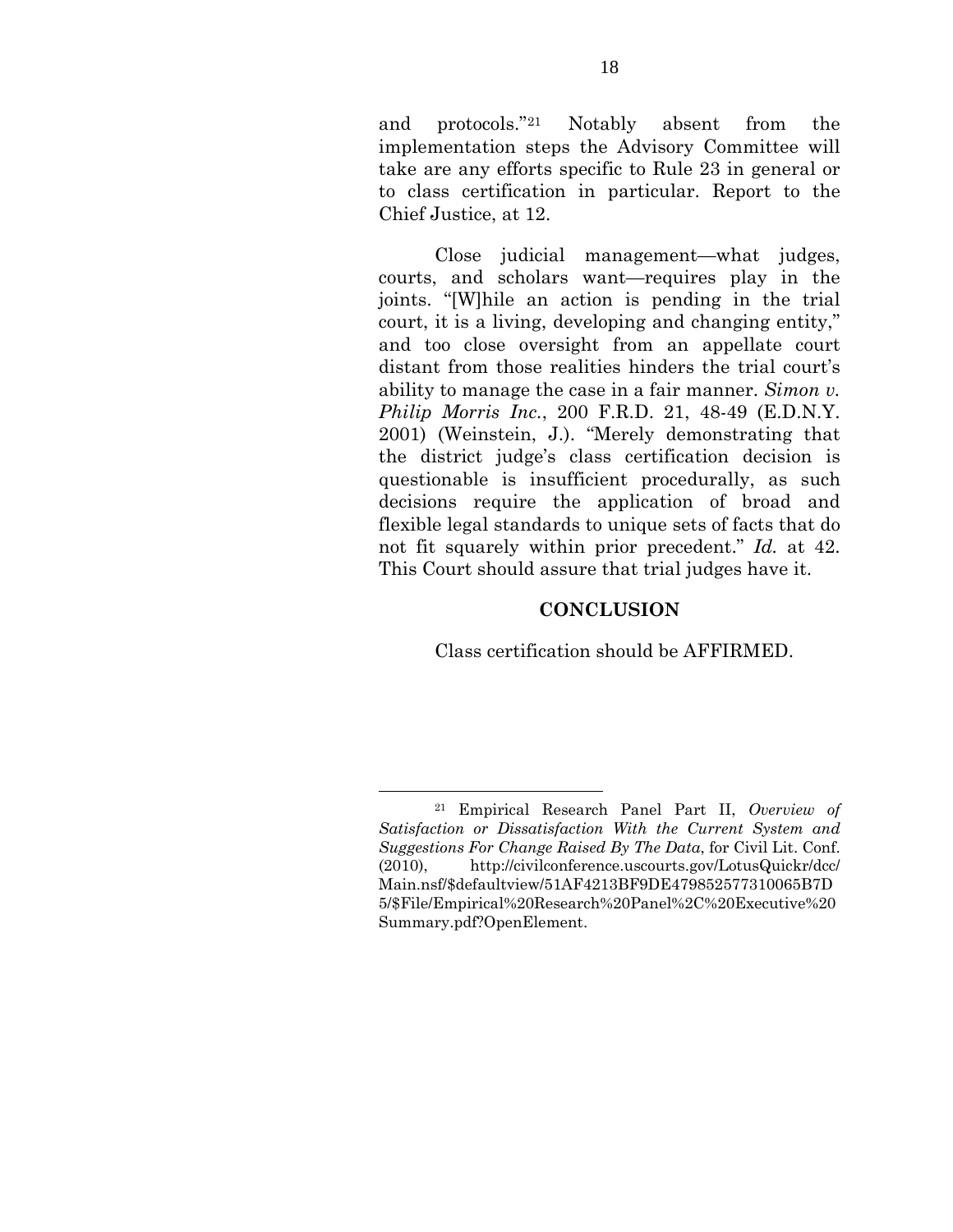Respectfully submitted,

JOHN VAIL *Counsel of Record* Center for Constitutional Litigation, P.C. 777 6th Street, NW Suite 520 Washington, DC 20001 (202) 944-2887 john.vail@cclfirm.com

*Attorney for AAJ*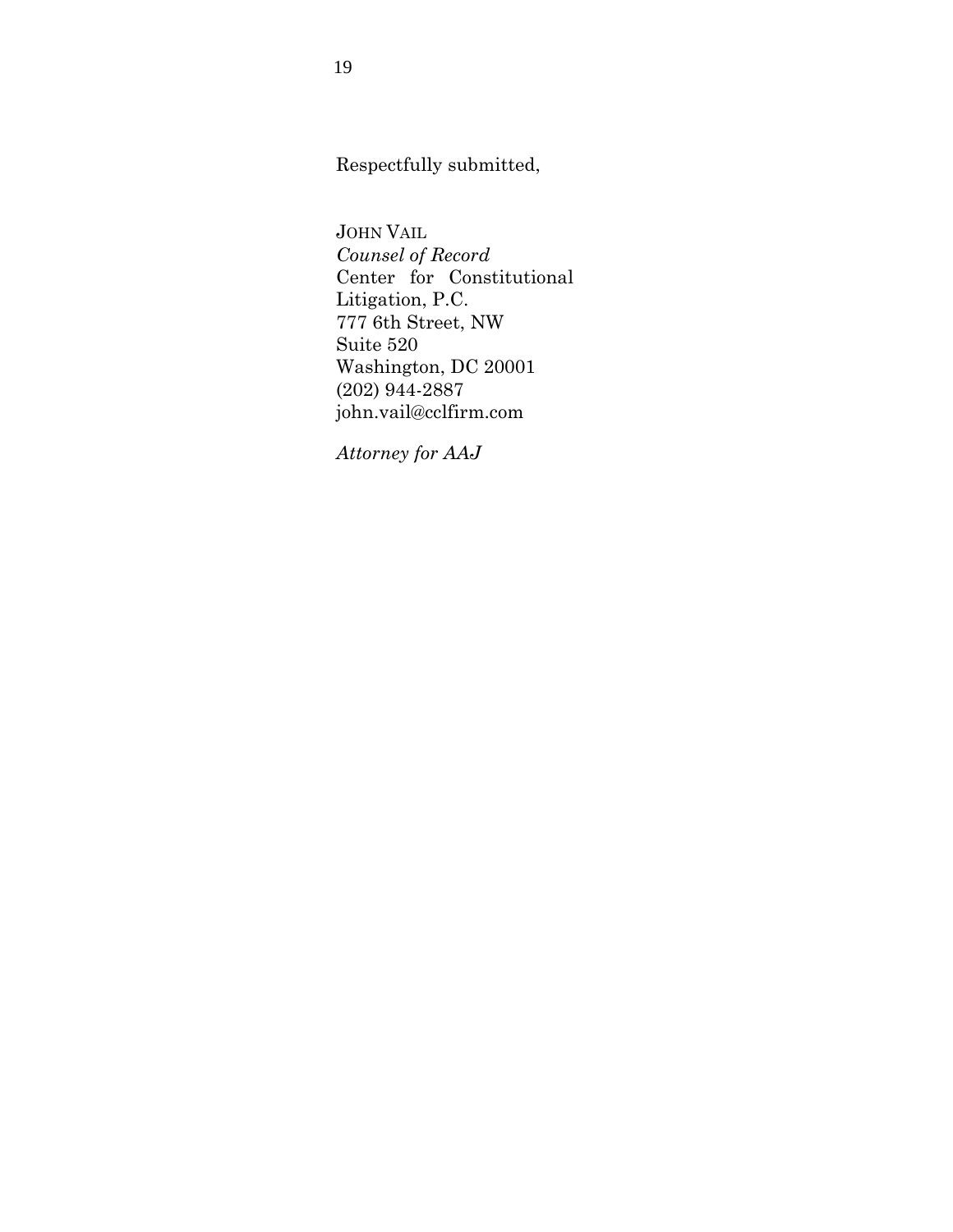**IN THE**

# Supreme Court of the United States \_\_\_\_\_\_\_\_\_\_\_\_\_\_\_\_\_\_\_\_\_\_\_\_\_\_\_\_\_\_\_\_\_\_\_\_\_\_\_\_

WAL-MART STORES, INC.,

*Petitioner*,

v. BETTY DUKES, *ET AL.*,

*Respondents.* 

### **On Petition for a Writ of Certiorari to the United States Court of Appeals for the Ninth Circuit**

\_\_\_\_\_\_\_\_\_\_\_\_\_\_\_\_\_\_\_\_\_\_\_\_\_\_\_\_\_\_\_\_\_\_\_\_\_\_\_\_

## **BRIEF OF AMICUS CURIAE AMERICAN ASSOCIATION FOR JUSTICE IN SUPPORT OF RESPONDENTS**

\_\_\_\_\_\_\_\_\_\_\_\_\_\_\_\_\_\_\_\_\_\_\_\_\_\_\_\_\_\_\_\_\_\_\_\_\_\_\_\_\_\_\_\_\_\_\_\_\_\_\_\_\_\_\_\_\_\_\_\_\_\_\_\_\_\_\_\_\_\_\_\_\_\_\_\_\_\_\_\_\_\_\_\_\_\_\_\_\_\_\_\_

\_\_\_\_\_\_\_\_\_\_\_\_\_\_\_\_\_\_\_\_\_\_\_\_\_\_\_\_\_\_\_\_\_\_\_\_\_\_\_\_\_\_\_\_\_\_\_\_\_\_\_\_\_\_\_\_\_\_\_\_\_\_\_\_\_\_\_\_\_\_\_\_\_\_\_\_\_\_\_\_\_\_\_\_\_\_\_\_\_\_\_\_\_

#### **CERTIFICATE OF WORD COUNT**

As required by Supreme Court Rule 33.1(h), I, John Vail, a member of the Bar of this Court, certify that the accompanying document, Brief of Amicus Curiae of The American Association For Justice In Support Of Respondents, contains 4,556 words, excluding the parts of the documents that are exempted by Supreme Court Rule 33.1(d).

*/S/*

JOHN VAIL *Counsel of Record*  Center for Constitutional Litigation, P.C. 777 6th St. NW, Suite 520 Washington, DC 20001 (202) 944-2887 john.vail@cclfirm.com

*Attorney for Amicus Curiae*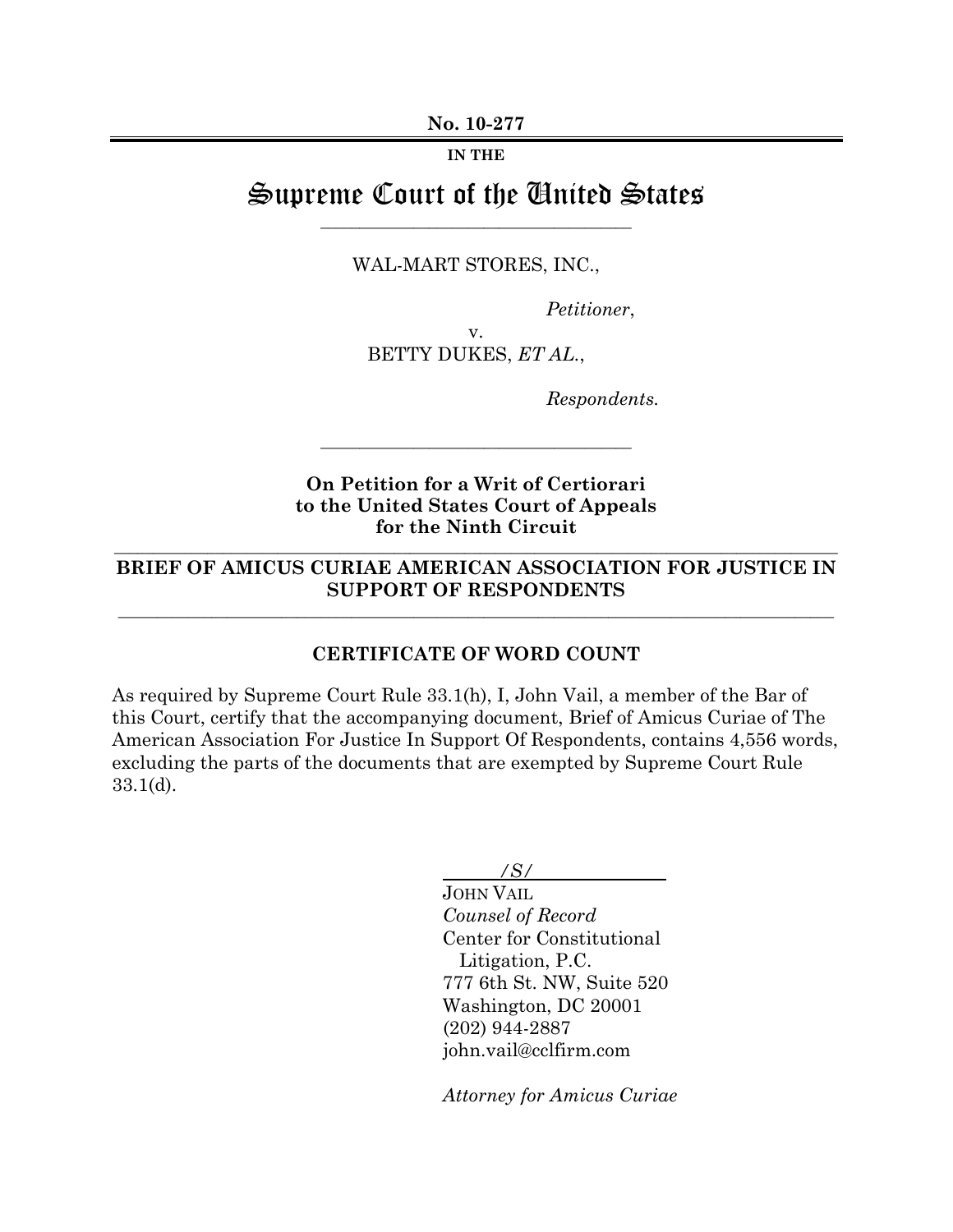**IN THE**

# Supreme Court of the United States \_\_\_\_\_\_\_\_\_\_\_\_\_\_\_\_\_\_\_\_\_\_\_\_\_\_\_\_\_\_\_\_\_\_\_\_\_\_\_\_

WAL-MART STORES, INC.,

*Petitioner*,

v. BETTY DUKES, *ET AL.*,

*Respondents.* 

### **On Petition for a Writ of Certiorari to the United States Court of Appeals for the Ninth Circuit**

\_\_\_\_\_\_\_\_\_\_\_\_\_\_\_\_\_\_\_\_\_\_\_\_\_\_\_\_\_\_\_\_\_\_\_\_\_\_\_\_

## **BRIEF OF AMICUS CURIAE AMERICAN ASSOCIATION FOR JUSTICE IN SUPPORT OF RESPONDENTS**

\_\_\_\_\_\_\_\_\_\_\_\_\_\_\_\_\_\_\_\_\_\_\_\_\_\_\_\_\_\_\_\_\_\_\_\_\_\_\_\_\_\_\_\_\_\_\_\_\_\_\_\_\_\_\_\_\_\_\_\_\_\_\_\_\_\_\_\_\_\_\_\_\_\_\_\_\_\_\_\_\_\_\_\_\_\_\_\_\_\_\_\_

\_\_\_\_\_\_\_\_\_\_\_\_\_\_\_\_\_\_\_\_\_\_\_\_\_\_\_\_\_\_\_\_\_\_\_\_\_\_\_\_\_\_\_\_\_\_\_\_\_\_\_\_\_\_\_\_\_\_\_\_\_\_\_\_\_\_\_\_\_\_\_\_\_\_\_\_\_\_\_\_\_\_\_\_\_\_\_\_\_\_\_\_\_

#### **CERTIFICATE OF SERVICE**

I, John Vail, a member of the Bar of this Court, hereby certify that on this 28th day of February, 2011, three copies of the Brief of Amicus Curiae The American Association For Justice In Support Of Respondents, in the above-entitled case were sent via United Parcel Service for overnight delivery, to counsel listed below. I further certify that all parties required to be served have been served.

Theodore J. Boutrous Jr. Gibson, Dunn & Crutcher, LLP Counsel of Record 333 South Grand Avenue Los Angeles, CA 90071

Brad Seligman The Impact Fund Counsel of Record 125 University Ave., Suite 102 Berkeley, CA 94710